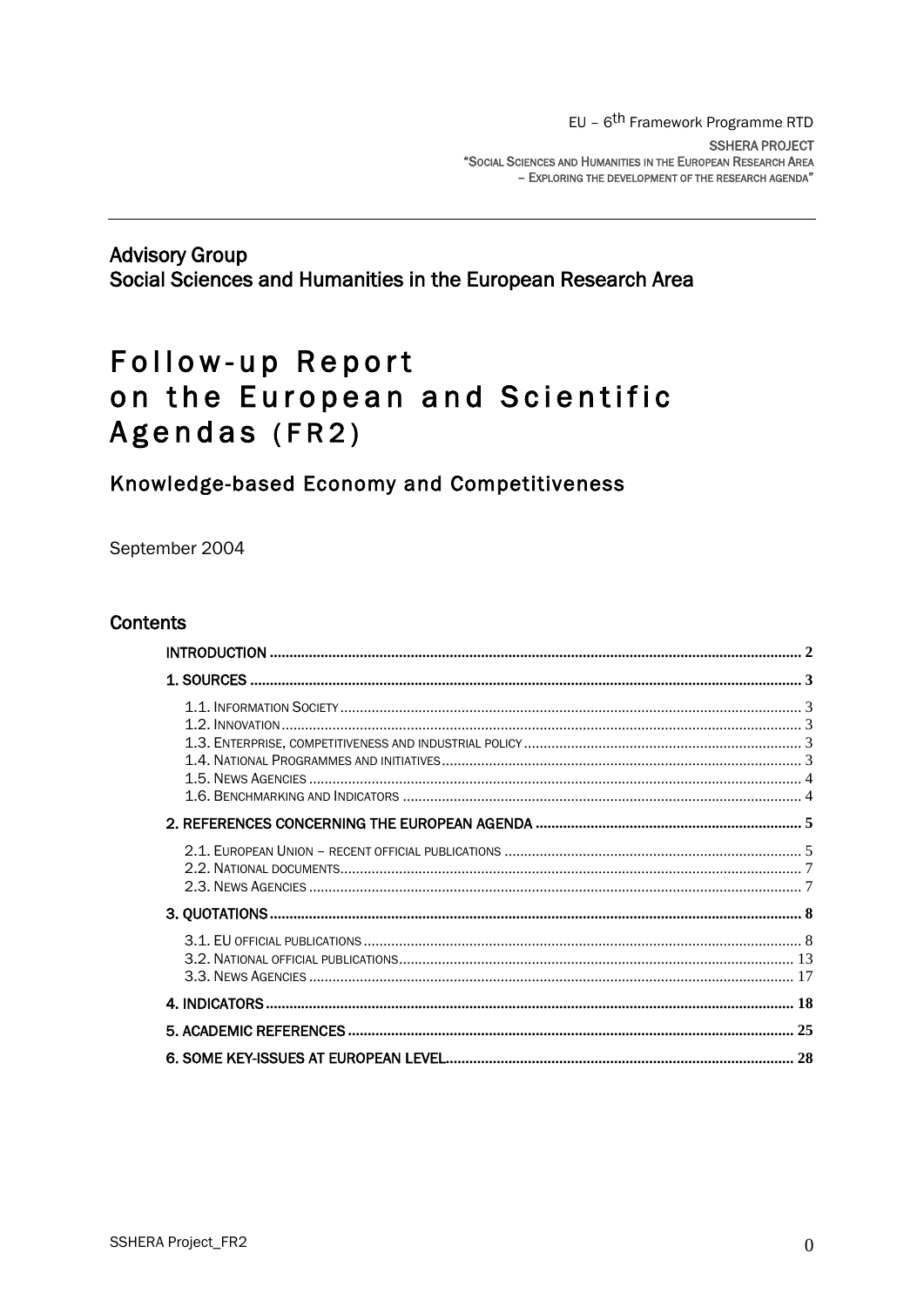Social sciences and humanities can make a relevant contribution to the construction of Europe by identifying possible answers to some of its main challenges: achieving enlargement, enhancing competitiveness with social cohesion, fostering sustainable development and quality of life, combining European with national identities, enhancing the role of Europe in international governance, reforming political institutions at European and national levels.

In order to enhance the strategic monitoring of FP6, the European Commission – DG Research has created an Advisory Group on "Social Sciences and Humanities in the European Research Area" (SSH-ERA).

The Advisory Group on Social Sciences and Humanities should give advice to the European Commission and stimulate the European research community regarding the following objectives:

- a/ Identifying the research priorities in the thematic priority 7;
- b/ Enhancing the interface between SSH and the other thematic priorities;
- c/ Developing the interfaces between SSH and Community policies;
- d/ Anticipating new problems and scientific and technological needs;
- e/ Exploring a SSH approach on Research and Innovation;
- f/ Defining the strategy to build the European Research Area.

The present project - SSHERA - is designed to provide tools to explore the development of the research agenda.

In order to underpin the general development of this project, it is important to carry out a regular follow-up of the scientific agenda and the European agenda, with the aim of fostering their interaction. The central purpose of this Follow-up Report will be to provide general background information on a concrete theme which might be useful for researchers who are focusing on European issues.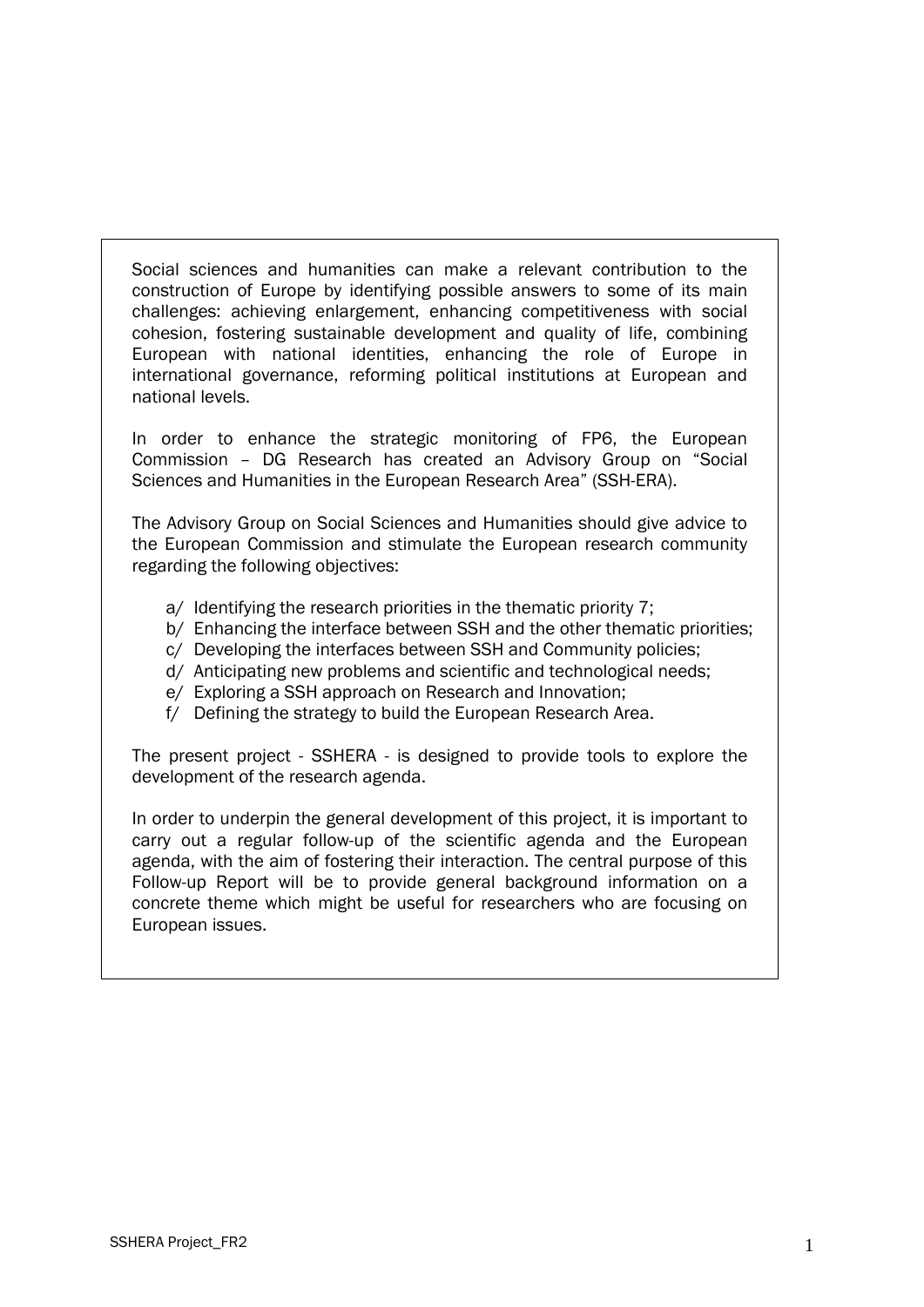## <span id="page-2-0"></span>Introduction

This Follow-up Report will deal with the issues of a knowledge-based economy and competitiveness, and with the policies for the information society, innovation, enterprise and industry. These issues and policies have been placed at the heart of the European agenda by the strategic goal set in Lisbon, in 2000: "*to become the most competitive and dynamic knowledge-based economy in the world capable of sustainable economic growth with more and better jobs and greater social cohesion*" <sup>1</sup>. The main aim is, as with the first Follow-up Report, to sum up the state of the art of these policies and their possible implications for the scientific agenda.

The crucial role of knowledge as a driver to the dynamics of the modern economy has been increasingly acknowledged from the mid and late 1990s on. Although the definition of the concepts of knowledge-based or knowledge-driven economy is not very clear, both concepts are linked to the significant importance of knowledge as an input to the economy. The central role of information and communication technology (ICT) to this process should not be forgotten either.

Innovation is considered an essential element of the Lisbon strategic goal, being a central element of economic performance and a core feature of the knowledge-based economy. Innovation, in its various dimensions, is at the same time a facilitator and an element of change for the knowledge-based economy.

We will start with a presentation of the most relevant and updated bibliography on these issues, gathering relevant official publications, at both European and national levels.

Secondly, we will present some quotations of these documents or of relevant European news agencies concerning these issues.

Thirdly, we will introduce major indicators in these fields.

Fourthly, we will identify some recent academic references which might be relevant to illustrate the new trends in the scientific agenda.

Finally, we will suggest some key-issues for possible interactions between the European policy and scientific agendas.

 $\overline{a}$ 

<sup>1</sup> Lisbon European Council, *Presidency Conclusions*, Par. 5, SN 100/00.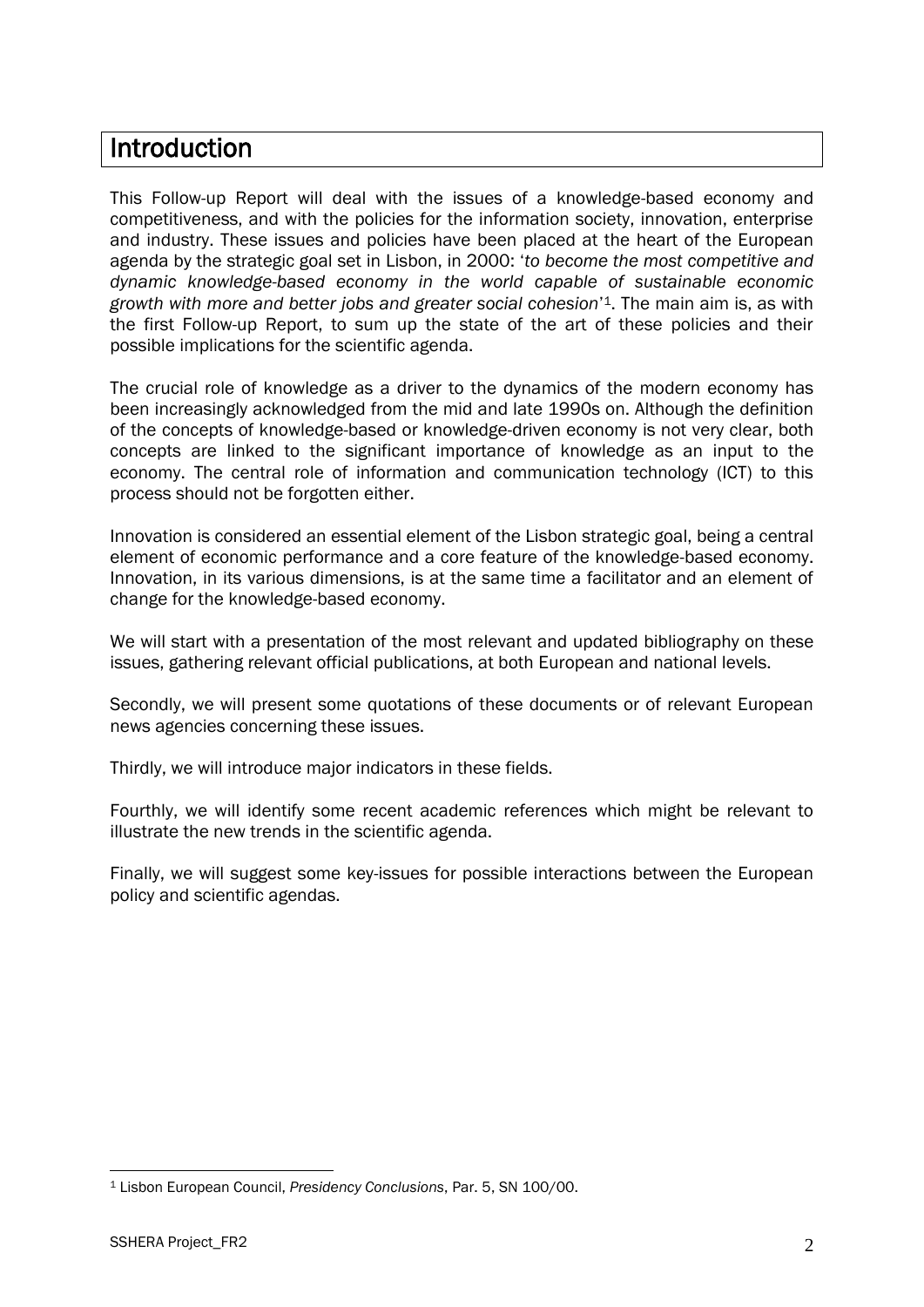## <span id="page-3-0"></span>1. Sources

#### <span id="page-3-1"></span>1.1. Information Society

EU Information Society Portal [http://europa.eu.int/information\\_society/index\\_en.htm](http://europa.eu.int/information_society/index_en.htm)

Information Society Programmes [http://europa.eu.int/information\\_society/programmes/research/index\\_en.htm](http://europa.eu.int/information_society/programmes/research/index_en.htm)

Knowledge Connections http://www.skyrme.com/

#### <span id="page-3-2"></span>1.2. Innovation

Innovation – European Commission, Enterprise Directorate-General <http://europa.eu.int/comm/enterprise/innovation/index.htm>

Innovation Portal http://www.cordis.lu/innovation/en/home.html

Regional innovation and technology transfer http://www.rinno.com/

### <span id="page-3-3"></span>1.3. Enterprise, competitiveness and industrial policy

Enterprise Policy http://europa.eu.int/comm/enterprise/enterprise\_policy/index.htm

Industrial Policy [http://europa.eu.int/comm/enterprise/enterprise\\_policy/industry/index.htm](http://europa.eu.int/comm/enterprise/enterprise_policy/industry/index.htm)

**Competitiveness** 

[http://europa.eu.int/comm/enterprise/enterprise\\_policy/competitiveness/index.h](http://europa.eu.int/comm/enterprise/enterprise_policy/competitiveness/index.htm) [tm](http://europa.eu.int/comm/enterprise/enterprise_policy/competitiveness/index.htm)

### <span id="page-3-4"></span>1.4. National Programmes and initiatives Ireland

Irish Council for Science, Technology and Innovation (ICSTI) <http://www.forfas.ie/icsti>

National Competitiveness Council <http://www.forfas.ie/ncc/index.html>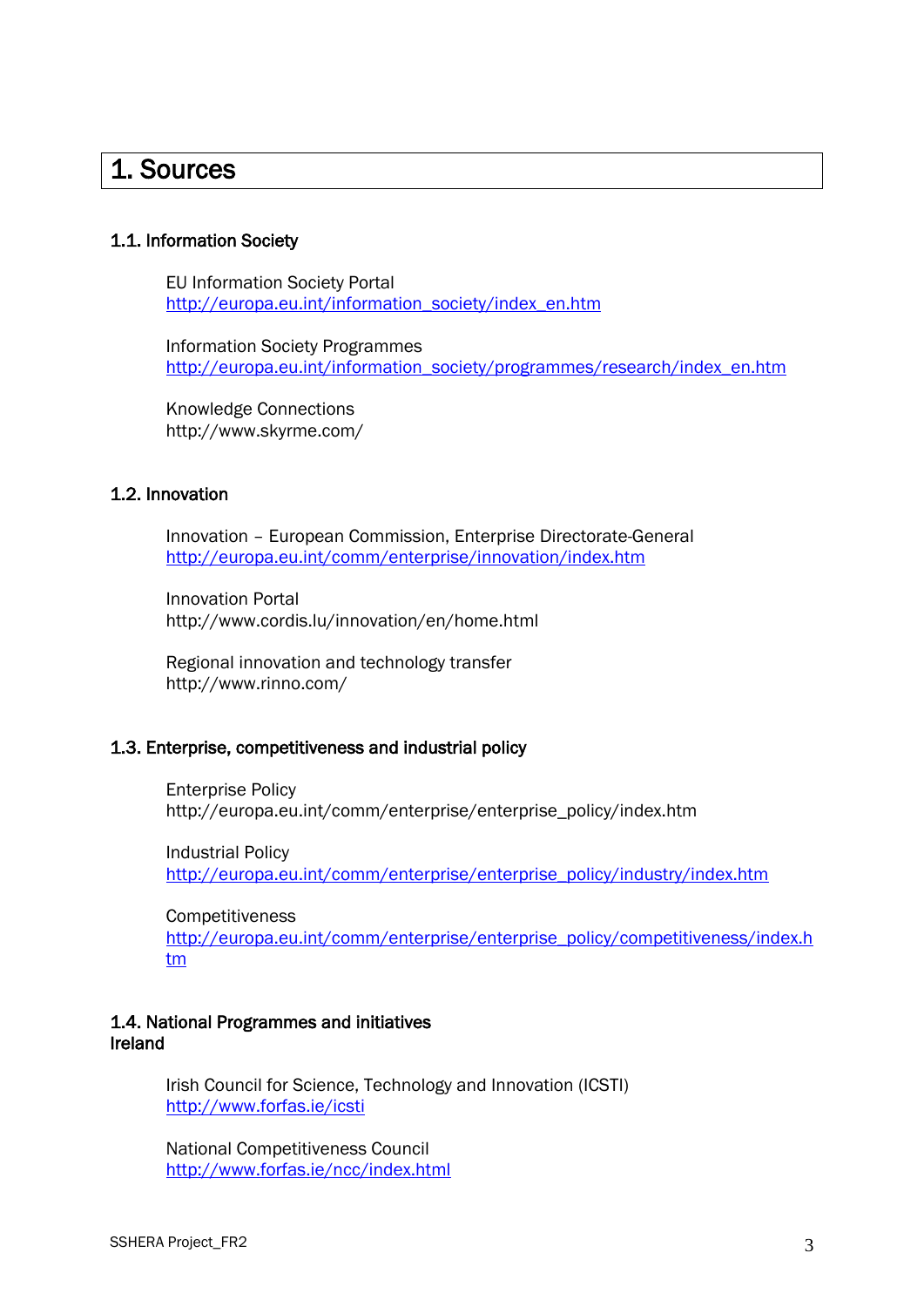Forfás (National Board responsible for providing policy advice to Government on enterprise, trade, science, technology and innovation) [www.forfas.ie](http://www.forfas.ie/)

Enterprise Ireland <http://www.enterprise-ireland.com/>

#### Latvia

State Chancellery <http://www.mk.gov.lv/index.php/en/?id=1258>

Ministry of Economics http://www.em.gov.lv/em/2nd/?cat=137

### The Netherlands

Dutch government portal http://www.government.nl/index.jsp

Ministry of economic affairs http://www.ez.nl/content.jsp?objectid=22106

#### <span id="page-4-0"></span>1.5. News Agencies

Agence Europe http://www.agenceeurope.com

Euractiv http://www.euractiv.com/cgi-bin/cgint.exe?1&1000=1&tmpl=index

EU Observer http://www.euobserver.com/index.phtml

Sources d"Europe http://www.info-europe.fr/

#### <span id="page-4-1"></span>1.6. Benchmarking and Indicators

Trend Chart on innovation <http://trendchart.cordis.lu/>

European Innovation Scoreboard <http://www.cordis.lu/scoreboard/>

Innobarometer http://www.cordis.lu/innovation-smes/src/innobarometer.htm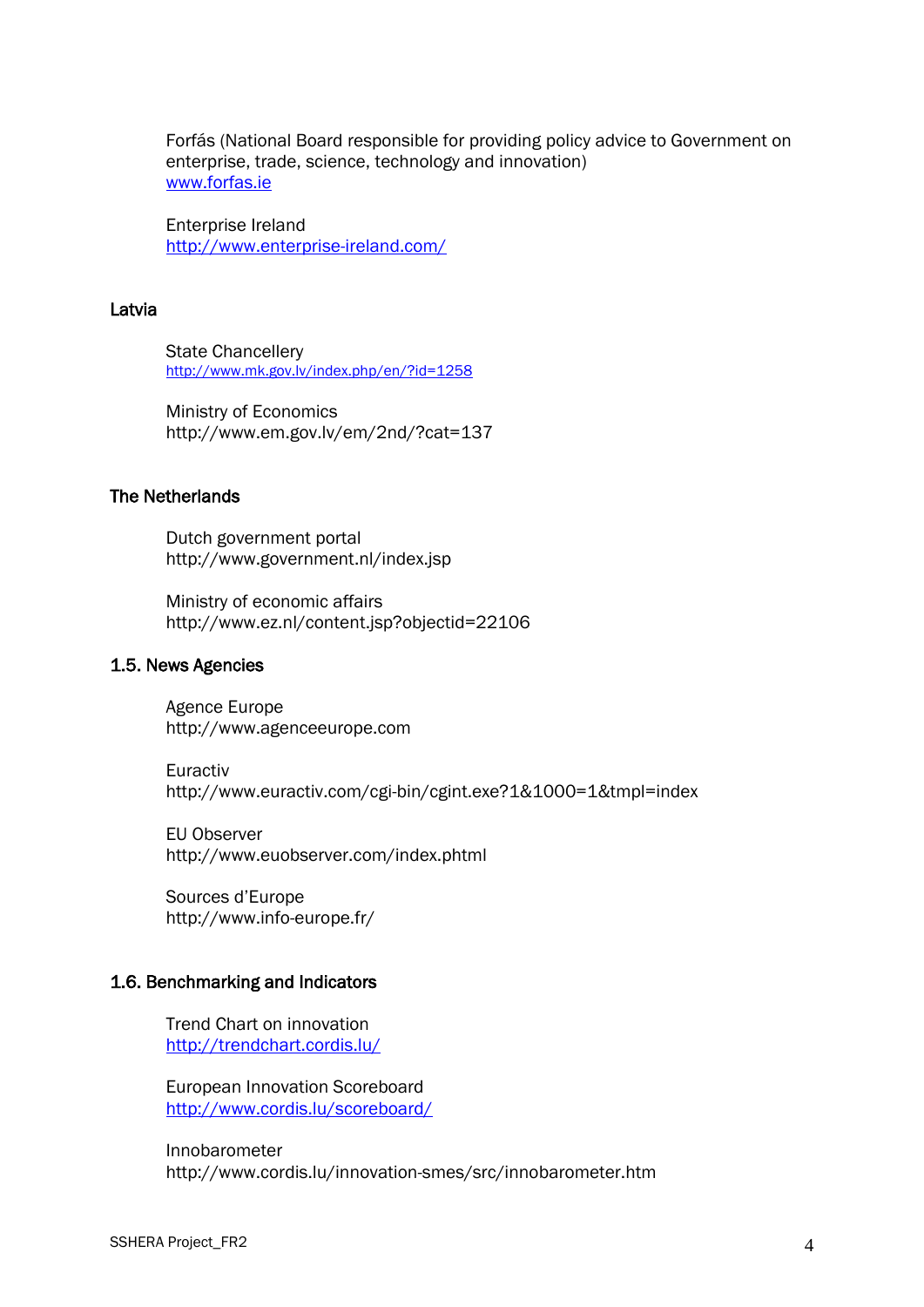Eurostat [http://europa.eu.int/comm/eurostat/Public/datashop/print](http://europa.eu.int/comm/eurostat/Public/datashop/print-product/EN?catalogue=Eurostat&product=struct-EN&mode=download)[product/EN?catalogue=Eurostat&product=struct-EN&mode=download](http://europa.eu.int/comm/eurostat/Public/datashop/print-product/EN?catalogue=Eurostat&product=struct-EN&mode=download)

Organisation for Economic Co-operation and Development [http://www.oecd.org](http://www.oecd.org/)

UNESCO Observatory on the Information Society [http://portal.unesco.org/ci/ev.php?URL\\_ID=7277&URL\\_DO=DO\\_TOPIC&URL\\_SEC](http://portal.unesco.org/ci/ev.php?URL_ID=7277&URL_DO=DO_TOPIC&URL_SECTION=201&reload=1048272936) [TION=201&reload=1048272936](http://portal.unesco.org/ci/ev.php?URL_ID=7277&URL_DO=DO_TOPIC&URL_SECTION=201&reload=1048272936)

## <span id="page-5-0"></span>2. References concerning the European agenda

## <span id="page-5-1"></span>2.1. European Union – recent official publications

#### Information Society

European Commission, *eEurope an Information Society for all –Progress Report*, Ref. COM (2000) 130 final, 08.05.2000

European Commission, *eEurope 2002 An Information Society for all, Action Plan prepared for Feira European Council*, 14.06.2000

European Commission, *Communication: eEurope2002 – Impact and Priorities*, *Ref. COM (2001) 140 final*, 13.03.2001

European Commission, *eEurope 2005: An information society for all – Action Plan to be presented in view of the Sevilla European Council*, *Ref. COM (2002) 263 final*, 28.05.2002

European Commission*, eEurope 2002 Final Report*, Ref. COM (2003) 66 final, 11.02.2003

European Commission, *Communication from the Commission to the Council, the European Parliament, the European Economic and Social Committee and The Committee of the Regions: the Role of eGovernment for Europe's Future*, Ref. COM (2003) 567, 01.10.2003

European Commission, *eEurope 2005 Mid-term Review*, COM (2004) 108 final, 18.2.2004.

#### Innovation

European Commission, *Communication from the Commission Innovation Policy: Updating the Union"s Approach in the Context of the Lisbon Strategy*, COM (2003) 112 final, 11.03.2003.

European Commission, *Commission Staff Working Paper: 2003 European Innovation Scoreboard,* SEC (2003) 1255, 10.11.2003.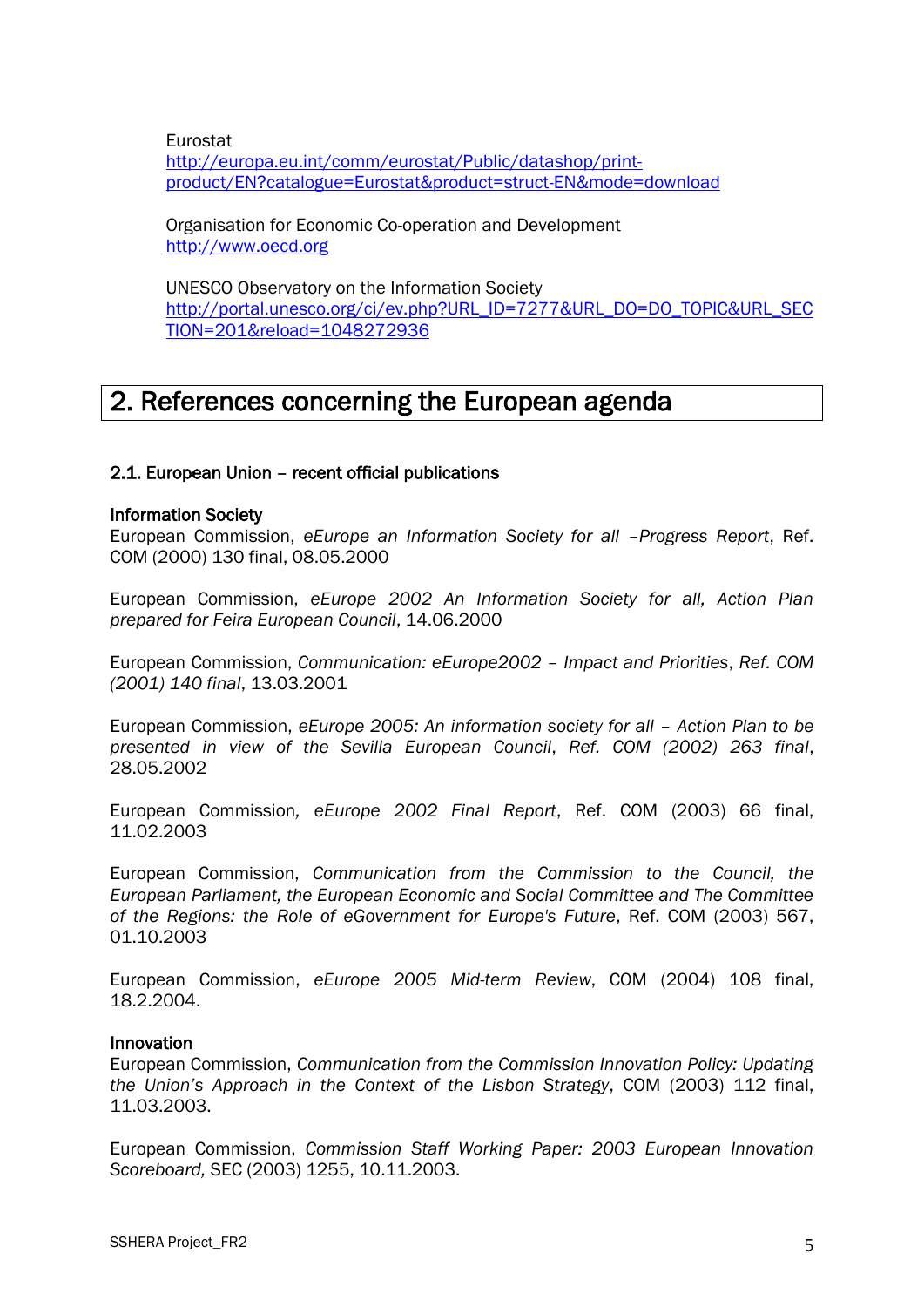European Commission - Enterprise Directorate- General, *Innobarometer 2003*, February 2004

European Commission, *"Innovate for a Competitive Europe" - A new Action plan for innovation*, 02.04.2004.

European Commission - DG Enterprise, Newsletter Innovation & Technology Transfer, May 2004, No.3/04. Available at: http://www.cordis.lu/itt/itt-en/04-3/index.htm

European Commission - DG Enterprise, Newsletter Innovation & Technology Transfer, July 2004, No. 4/04. Available at: http://www.cordis.lu/itt/itt-en/04-4/index.htm

#### Enterprise and industrial policy

European Commission, *Towards Enterprise Europe – Work Programme for enterprise policy 2000-2005*, Ref. SEC (2000) 771, 08.05.2000

European Commission, *Communication from the Commission Challenges for Enterprise policy in the knowledge-based economy, Proposal for a Council Decision on a multiannual Programme for Enterprise and Entrepreneurship (2001-2005)*, Ref. COM (2000)256 final, 26.04.2000

European Commission, *Benchmarking Enterprise Policy*, 05.05.2000

European Commission, *European Charter for Small Enterprises*, Ref. Council of the European Union 9331/00, 09.06.2000

European Commission, *Benchmarking Enterprise Policy – First results from the Scoreboard*, Ref. SEC (2000) 1842, 27.10.00

European Commission (2002), *Communication from the Commission: Industrial Policy in an Enlarged Europe*, COM (2002) 714 final, 11.12.2002.

European Commission, *Green Paper on Entrepreneurship in Europe*, COM (2003) 27 final, 21.01.2003

European Commission, *Communication - Action Plan: The European agenda for Entrepreneurship*, COM (2004) 70 final, 11.02.2004

European Commission, *Fostering structural change: an industrial policy for an enlarged Europe*, COM(2004) 274 final, 20.4.2004

#### **Competitiveness**

European Commission, *European competitiveness report 2003*, Ref. SEC (2003) 1299, 12.11.2003.

European Commission, *Some Key Issues in Europe"s Competitiveness – Towards an Integrated Approach*, COM (2003) 704 final, 21.11.2003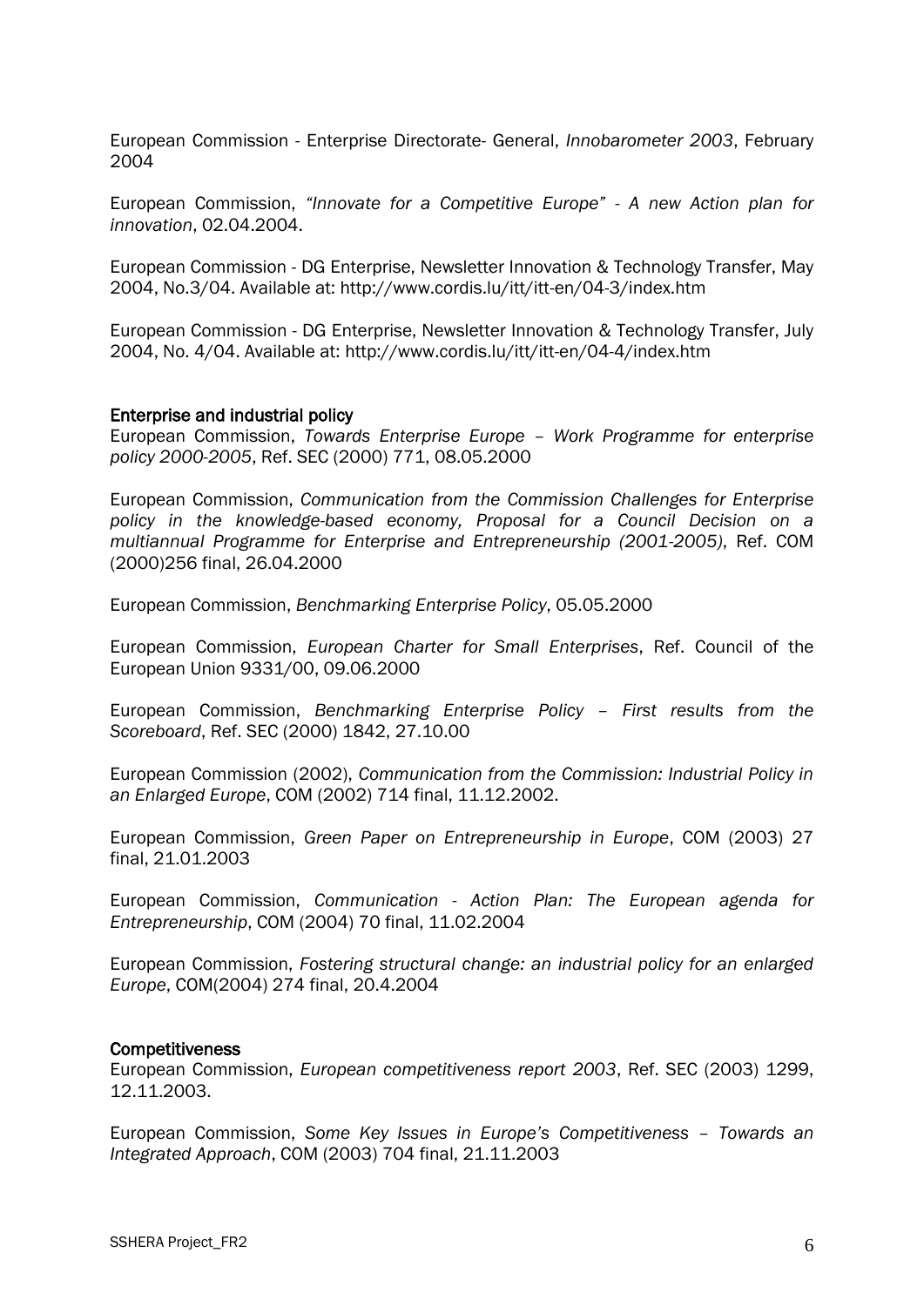### <span id="page-7-0"></span>2.2. National documents

Irish Council for Science, Technology and Innovation (ICSTI), *Statement on State Expenditure Priorities for 2005,* 09.09.2004.

National Competitiveness Council, *Competitiveness through Innovation A Submission by the National Competitiveness Council to the Enterprise Strategy Group*, February 2004

*Building Ireland"s Knowledge Economy, The Irish Action Plan For Promoting Investment in R&D to 2010 Report to the Inter Departmental Committee on Science, Technology and Innovation,* July 2004

Forfás, Innovation Networks, 24.06.2004

National Competitiveness Council, The Competitiveness Challenge 2003, November 2003

Latvian Ministry of Economics, *Report: Economic Development of Latvia*, June 2004

Latvian Government, *National Innovation Programme 2003-2006,* 01.04.2003

Latvian State Chancellery, "On medium-term budget objectives and priority lines of development", 26.09.2001

Dutch Ministry of Economic Affairs, *Action for innovation – Tackling the Lisbon ambition*, June 2004

Dutch, Ministry of Economic Affairs, *Innovation Research and Innovation Policy – usual suspects, hidden treasures, unmet wants and black boxes*, 15.07.2003

#### <span id="page-7-1"></span>2.3. News Agencies

Agence Europe, "(EU) EU/ENVIRONMENT: Informal Maastricht Council puts its money on ecotechnologies to boost Lisbon strategy - Outlets must be created for green innovation market", 19.07.2004

Agence Europe, "(EU) EU/COMPETITIVENESS: Dutch presidency thinks EU should highlight areas for knowledge and innovation", 07.07.2004

Euractiv, Dossier "Entrepreneurship in Europe"

Euractiv, "MIT Professor challenges perceptions of US vs EU productivity", 25.06.2004.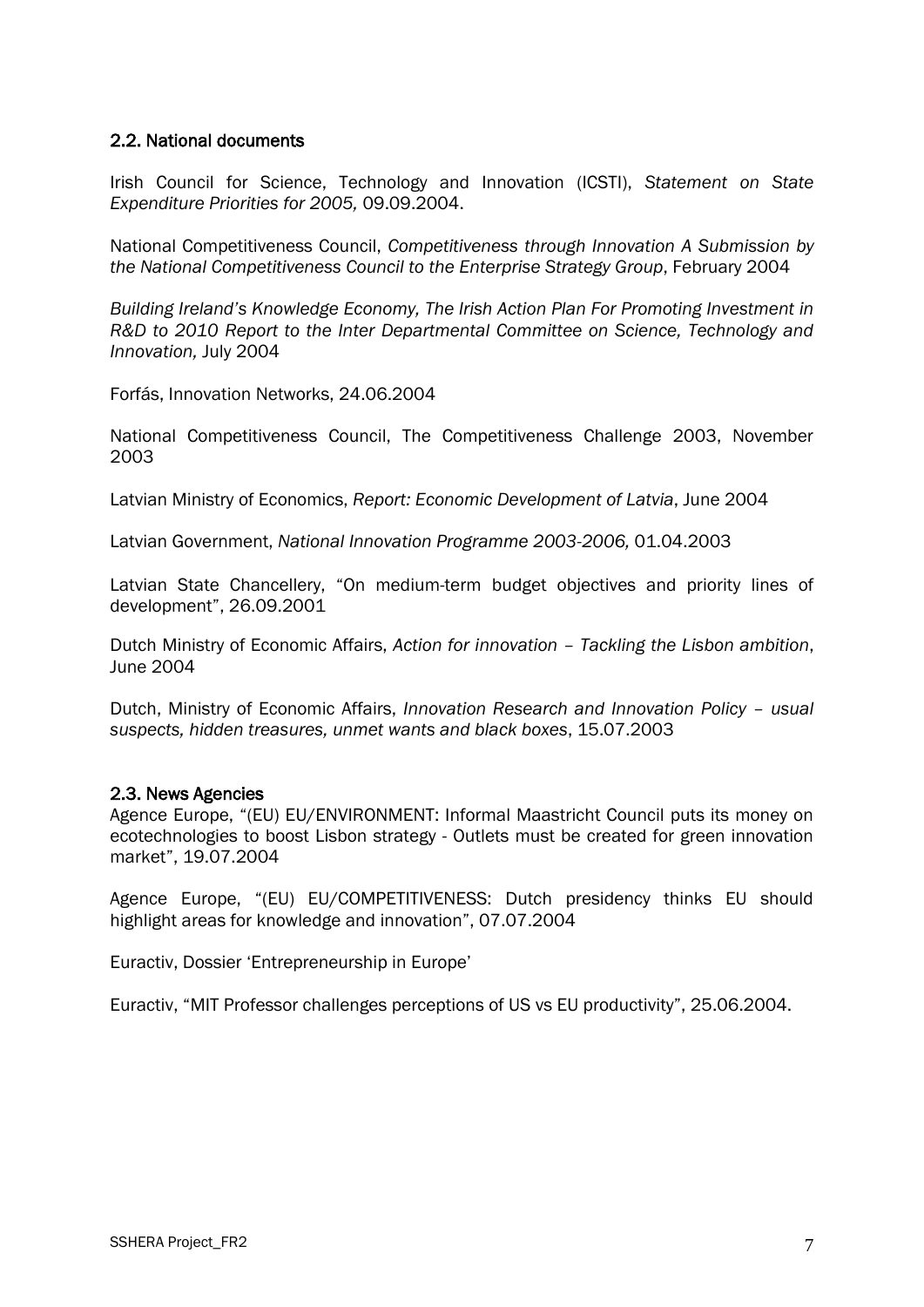# <span id="page-8-0"></span>3. Quotations

## <span id="page-8-1"></span>3.1. EU official publications

#### eEurope2005

"At mid-term of the *e*Europe 2005 Action Plan important progress has been made. The *e*Europe 2005 targets remain valid, in the context of the enlargement of the EU to 25 members and the consultation revealed that it has acted as a stimulus to many national and regional efforts. Significant developments in the areas of broadband and e-government have been supported by increased political support at the national and EU levels.

Specific areas that require greater focus and will be important in the revision of the action plan are:

• Interoperability, standards and multi-platform access emerged in all areas as requiring greater focus. In many cases the key requirement is not technical solutions but the setting up of multiparty or institutional agreements.

• Reinforcement of the pan-European dimension. Most initiatives remain nationally or regionally focused. The possibilities for cross-border learning and exchange are widely recognised but less often acted upon. Difficulties of interoperability persist or are even multiplied by the profusion of efforts. Opportunities to close the gap between leaders and followers through a more effective exchange of practices are missed.

• A move to a demand-driven approach that emphasises service delivery, end-user value for all and functionality. In e-business, e-government, e-health and e-learning it is clear that there are many good initiatives, but so far the ways to bring really effective services online or their adequacy to the end-user are not fully understood.

• A prerequisite for further development of broadband is a greater availability of attractive content. This requires attention to the protection of copyrighted content and the implementation of interoperable DRM solutions, whilst respecting the legitimate expectations of users.

• Experimentation with new business and service delivery models that get more value out of the shift to e-services. e-Services generally yield more productivity and efficiency gains when embedded in effective re-organisation of processes and service delivery.

• Respond to the need for greater monitoring and quantification of e-inclusion, especially in order to assess the extent of regional imbalances, the potential for and the potential for multiplatform delivery of e-services to widen accessibility.

• Finally, the impact of e-services in terms of efficiency or productivity gains and quality of work and life should be measured, taking into account effects on citizenship and governance. In particular, there is a need for structured analyses of lessons to develop complementary quantitative and qualitative indicators as part of the benchmarking exercise. Common work is required to identify the obstacles to progress and guidance on implementation. Also needed are more evaluations of initiatives so that policy can be guided by evidence.

The Commission recommends the continuation of the existing lines of the 2005 Action Plan. The review found that the existing goals are still valid and that the Acceding Countries are open to accepting them. Furthermore, it is to be expected that the 6th Framework Programme for Research & Development will contribute to the implementation of the eEurope Action Plan mainly through the Information Society Technologies part of the Programme."

*In European Commission, eEurope 2005 Mid-term Review*

#### **Competitiveness**

"On the basis of available data, there is, at the moment, no compelling evidence that Europe is undergoing de-industrialisation in an absolute sense. Nevertheless, the on-going structural adjustment of our economies is causing hardship in local economies even if the national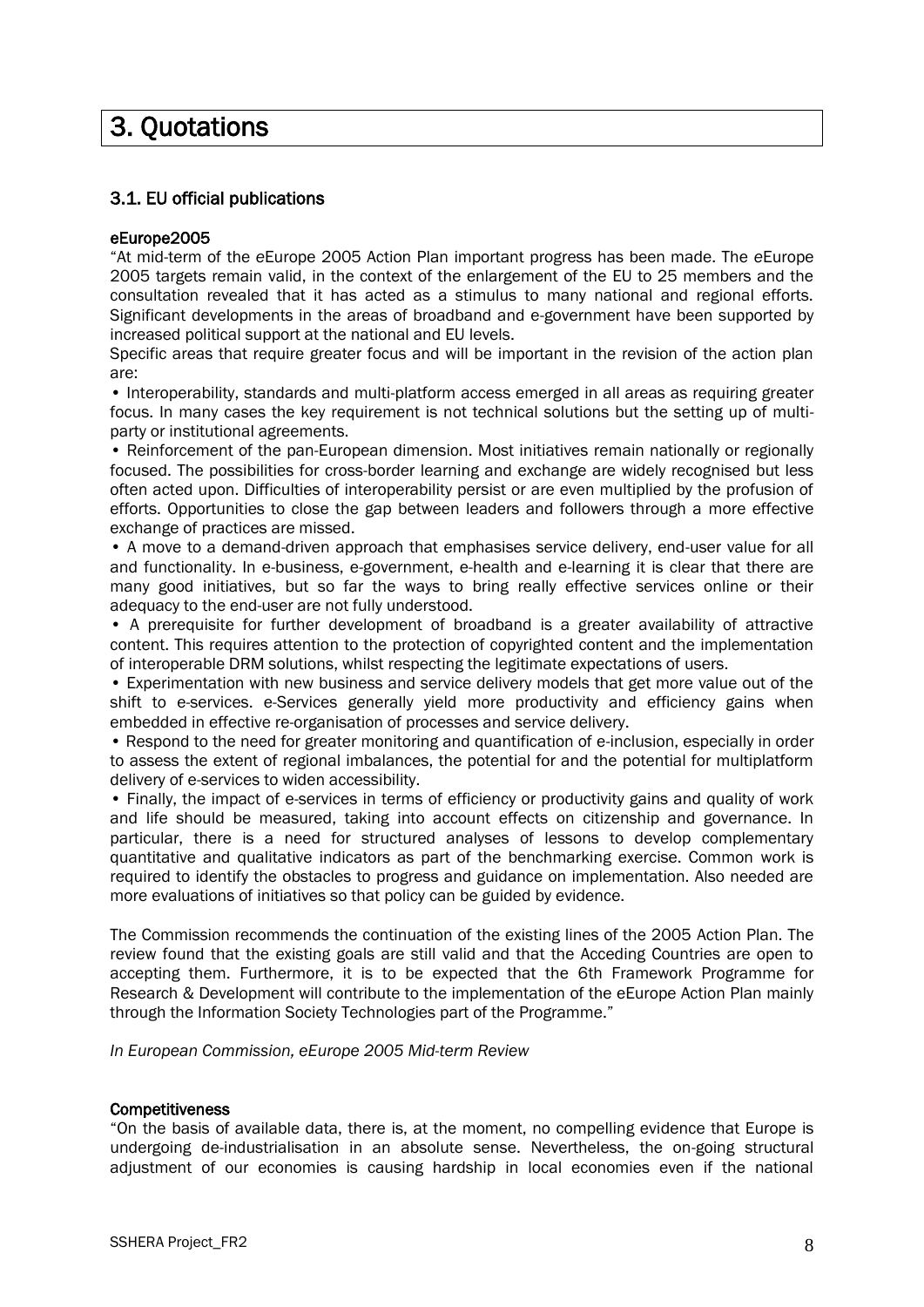economy is better off from improving resource allocation. To ease this process and increase employment creation it is essential to raise our productivity potential and to boost our competitiveness. To this end, investments in research, innovation, training and ICT as well as reorganisation of work constitute key ingredients of the transition process. Finally, it is essential to anticipate and to better prepare for these adjustment challenges."

*In European Commission, Some Key Issues in Europe"s Competitiveness – Towards an Integrated Approach*

#### Industrial Policy

*"Using knowledge for the benefit of businesses*

For industry to be competitive, better use must be made of knowledge: this requires measures on research, innovation, workforce training, ICT and a competition policy that takes this dimension into account.

In its recent proposals for the financial perspectives for 2007-2013, the Commission led the way by planning to more than double the EU"s research budget. The EU will need to concentrate its actions on a number of major themes which have a direct bearing on industrial competitiveness, such as pan-European partnerships between the public and private sectors, with a view to bolstering technological research, research infrastructures, human resources, the dynamism and productivity of European research, the creation of poles of excellence and the coordination of national and regional research programmes and policies.

Of the initiatives provided for in the action plan, the technology platforms merit particular attention. They will help to mobilise the research and innovation effort and facilitate the emergence of "lead markets" in Europe. By defining common research agendas, they will provide an impulse for Europe"s potential in advanced technologies (e.g. nano-technology and hydrogen technology), and in traditional sectors which face particular challenges. They could make a major contribution to improving competitiveness. For example, research into new materials or production processes will be one of the fields of action to be explored and developed in the context of the technology platform for the textile and clothing sector.

European technology platforms should also help establish effective public-private relations between researchers, industry, the financial community and policy makers. In particular, the participation of representatives from the private sector will ensure that technology platforms take full account of the needs and expectations of the future potential market in the fields in question."

*In European Commission, Fostering structural change: an industrial policy for an enlarged Europe*

#### Innovation policy

"Objective 1 – Innovate everywhere

Objective 2 – Get innovation on the market

Objective 3 – Knowledge everywhere

Make the most of intellectual property opportunities Enhance knowledge transfer and absorption An R&D Framework Programme active for innovation

Objective 4 – Invest in innovation Mobilise European Financial Instruments Gear the European Structural Funds towards Innovation Proactive State Aid Policies for Innovation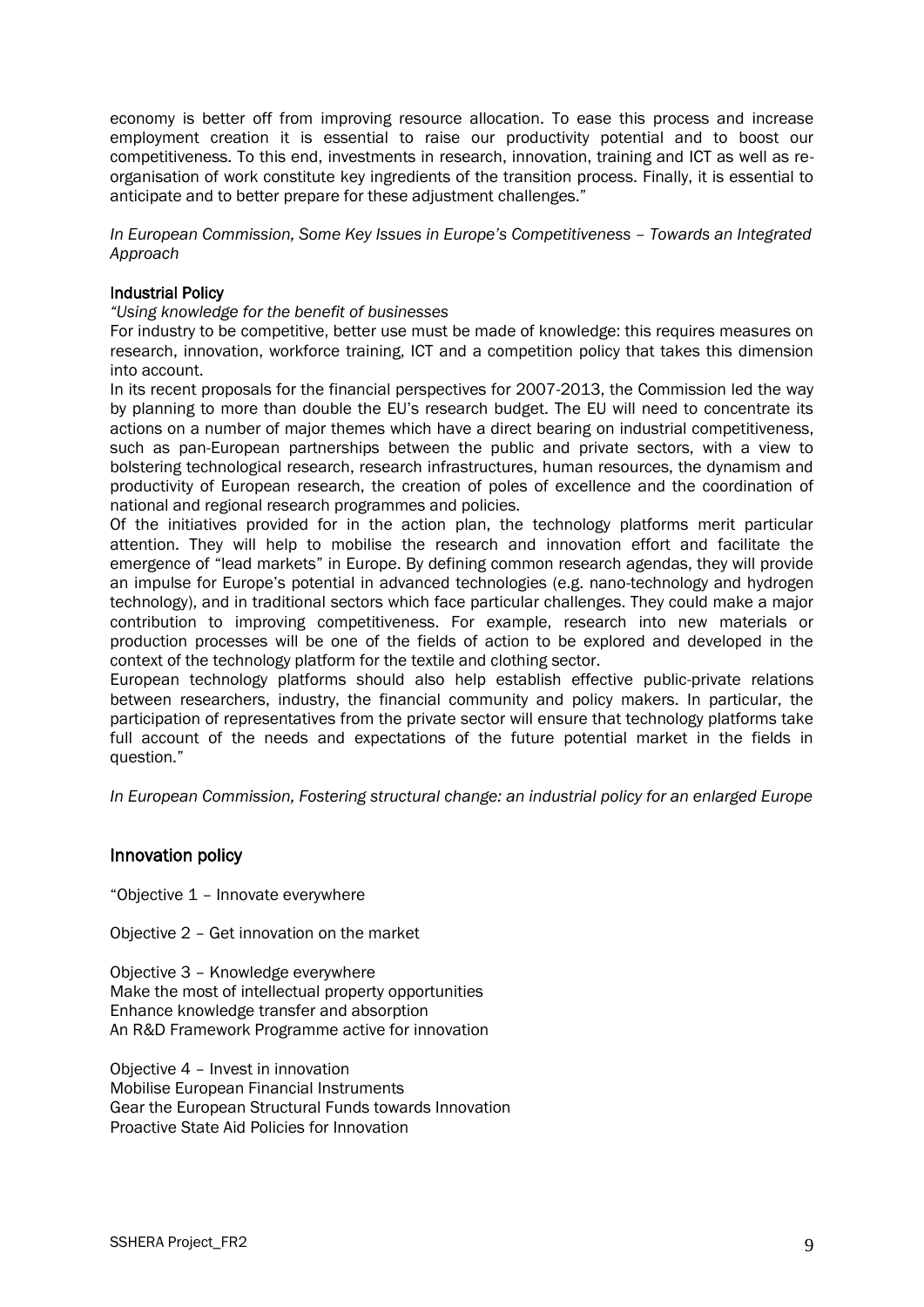#### Objective 5 – Skills for innovation

To become more innovative, companies must absorb knowledge and turn it into action. Their capacity to do so depends to a large extent on the accumulated knowledge and skills in the company and on the extent to which innovation is perceived as the responsibility of everyone in a business, rather than just a research department.

The quality of a region"s human resources is crucial for attracting new businesses and revitalising its economic fabric.

#### Objective 6 – Efficient innovation governance

The European Council has recognised the need for co-ordinated action, to define common objectives to increase innovation, and to set up an assessment mechanism for taking stock of the progress achieved.

#### PROPOSED COMMON OBJECTIVES AND POSSIBLE FOLLOW-UP INDICATORS

Objective 1 - Promote innovation in enterprises and spread innovation excellence: *Promote innovation management in SMEs (emphasis on linking technological and non-technological aspects: organisational, presentational, marketing innovation, etc). Promote young innovative enterprises. Increase added value in EU production.*

Examples of possible follow-up indicators/targets:

- Scoreboard indicators on enterprise innovation;
- Scoreboard indicators on business demography ("company churning");
- Indicators on the application of innovative management techniques (scattered survey data
- Indicators on "knowledge and innovation spending" (R&D, training, staff expenditure on

engineers, researchers and innovation-related activities, design, trademarks and patenting costs) compared to turnover per sector and enterprise size (to be developed)

• Indicators on "value-added" compared to turnover as a proxy for a result of innovation, per sector and enterprise size (to be developed)

#### Objective 2 - Get Innovation on the Market

Market acceptance and favourable framework conditions for innovation: *Enhance consumer confidence in innovative products and services and design innovation-friendly* Examples of possible follow-up indicators/targets:

- Duration of conformity checks for innovative products (to be developed);
- Bureaucratic burden caused by conformity checks (to be developed);
- Innovation-friendly taxation system (composite qualitative indicator to be developed);
- Indicators on market response and the spread of innovation (under development);

A dynamic knowledge market: *Stimulate the development and unlocking of innovative clusters and regional innovation systems. Encourage transnational innovation networks. Facilitate knowledge flows between science and industry. Promote knowledge sharing.*

*Facilitate the use of and access to IP by enterprises.* Examples of possible follow-up indicators/targets:

- Scoreboard indicators on regional innovation;
- Scoreboard indicator on collaborative innovation (3.2);
- Scoreboard composite indicator on "openness" (under development);
- Indicators on transnational collaborative innovation (to be developed).
- Indicators on the gap between costs of filing patents, trade marks and designs in the EU
- Participation rate of SMEs in research programmes (to be explored).

#### Objective 4: Invest in innovation

Mobilise private and public resources for innovation. *Seed and early-stage capital for new technology-based firms and start-up companies. Public-private partnerships for financing innovation. Support business angels and venture capitalists. Proactive State Aid Policies for Innovation.*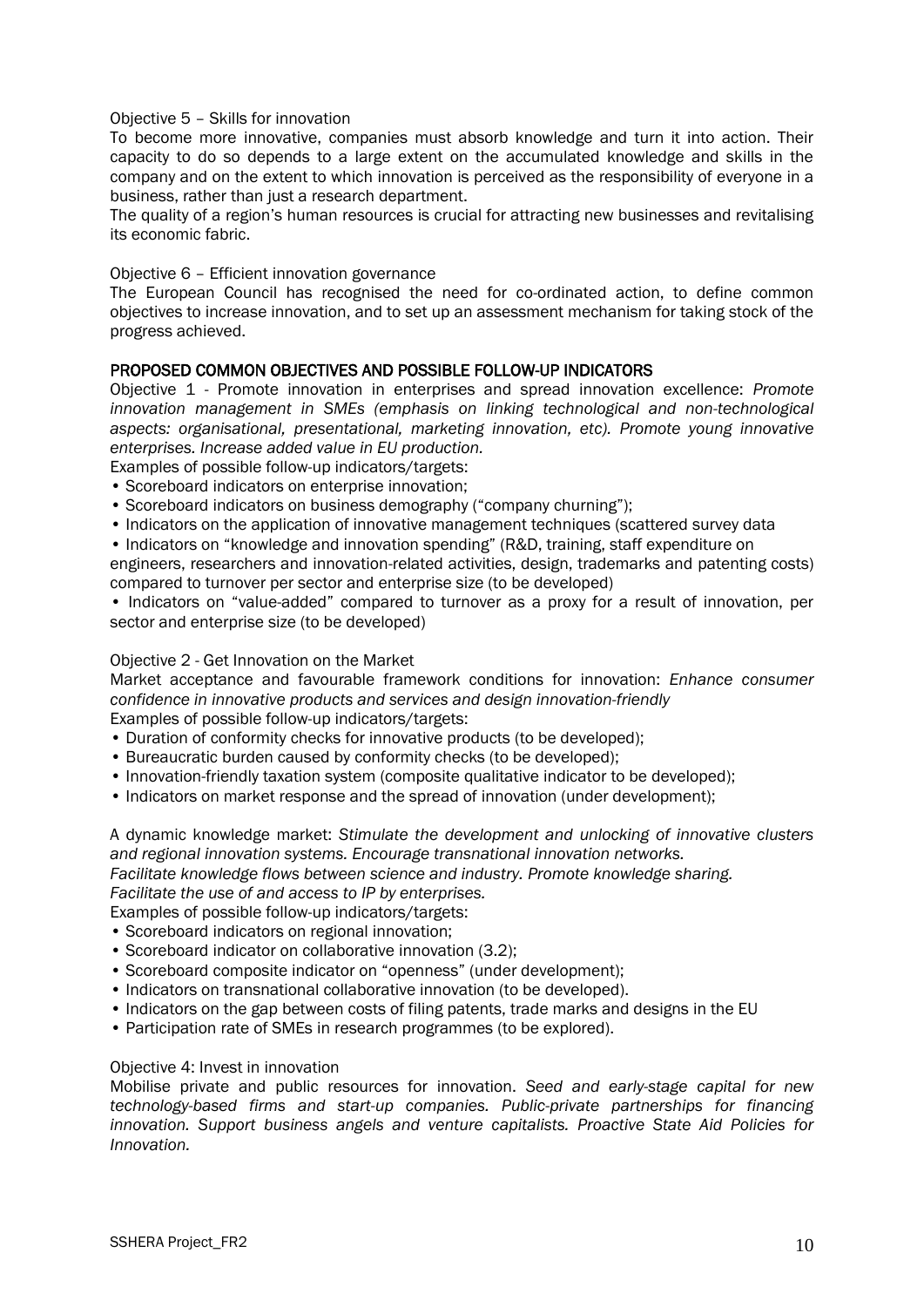Examples of possible follow-up indicators/targets:

- Scoreboard indicators on innovation finance (4.1, 4.2);
- Indicators on VC, business angels etc (to be explored);
- Indicator on regional investments in innovation (to be developed);

#### Objective 5: Skills for Innovation

Improve human capital for innovation: *Adapt education and training systems to the innovation needs of companies. Life-long learning for innovation. Tackle skills shortages.*

*Promote creativity and the international mobility of knowledge workers. Promote innovative professions.*

Examples of possible follow-up indicators/targets:

- Scoreboard indicators on human capital;
- Scoreboard composite indicator on "life-long learning";
- Scoreboard composite indicator on "receptivity to new ideas" (under development);
- Scoreboard composite indicator on "social equity" (under development);
- Mobility of the highly skilled (to be developed on basis of OECD work);
- Share of foreigners in workforce with tertiary education (to be developed).

#### Objective 6 - Efficient innovation governance

Mobilise Member States and improve innovation governance: *Create and reinforce "National Innovation Councils" and other innovation governance mechanisms. Foster*

*efficient policy coordination and stakeholder involvement. Activate the public sector as an innovation driver.*

Examples of possible follow-up indicators/targets:

• Some qualitative indicators could be developed (existence of certain governance instruments).

*In European Commission, "Innovate for a Competitive Europe" - A new Action plan for innovation.*

#### *"Building the knowledge-based economy*

Medium*-*term growth performance in Europe depends on tapping new sources of growth. Efficient and increasing public and private investment in all areas of the knowledge chain is a key factor in creating the skilled labour force and the innovation needed to underpin competitiveness. The momentum behind the European Area of Research and Innovation and the information society should be maintained. (§32)

Against this background, the European Council urges Member States to take concrete action, on the basis of the Commission's forthcoming R&D Action Plan, to promote increased business investment in R&D and innovation, moving towards the Barcelona objective of approaching 3% of GDP. (§33)

The European Council calls for the European Research and Innovation Area to be strengthened to the benefit of all in the enlarged EU by:

- the application of the open method of coordination in support of research and innovation policy in areas such as action pursuing the 3% of GDP target for R&D investment or developing human resources in science and technology, and the setting up a mechanism for taking stock of the progress achieved and assessing its efficiency;

- creating European technology platforms bringing together technological know*-*how, industry, regulators and financial institutions to develop a strategic agenda for leading technologies, in areas such as plant genomics or the transition to hydrogen as a fuel;

- fully utilising the potential of the 6th Framework Programme and of national programmes in support of the European Research and Innovation Area, with particular attention for the cooperation with European intergovernmental research organizations and activities to enhance participation of SME's in research and innovation. (§34)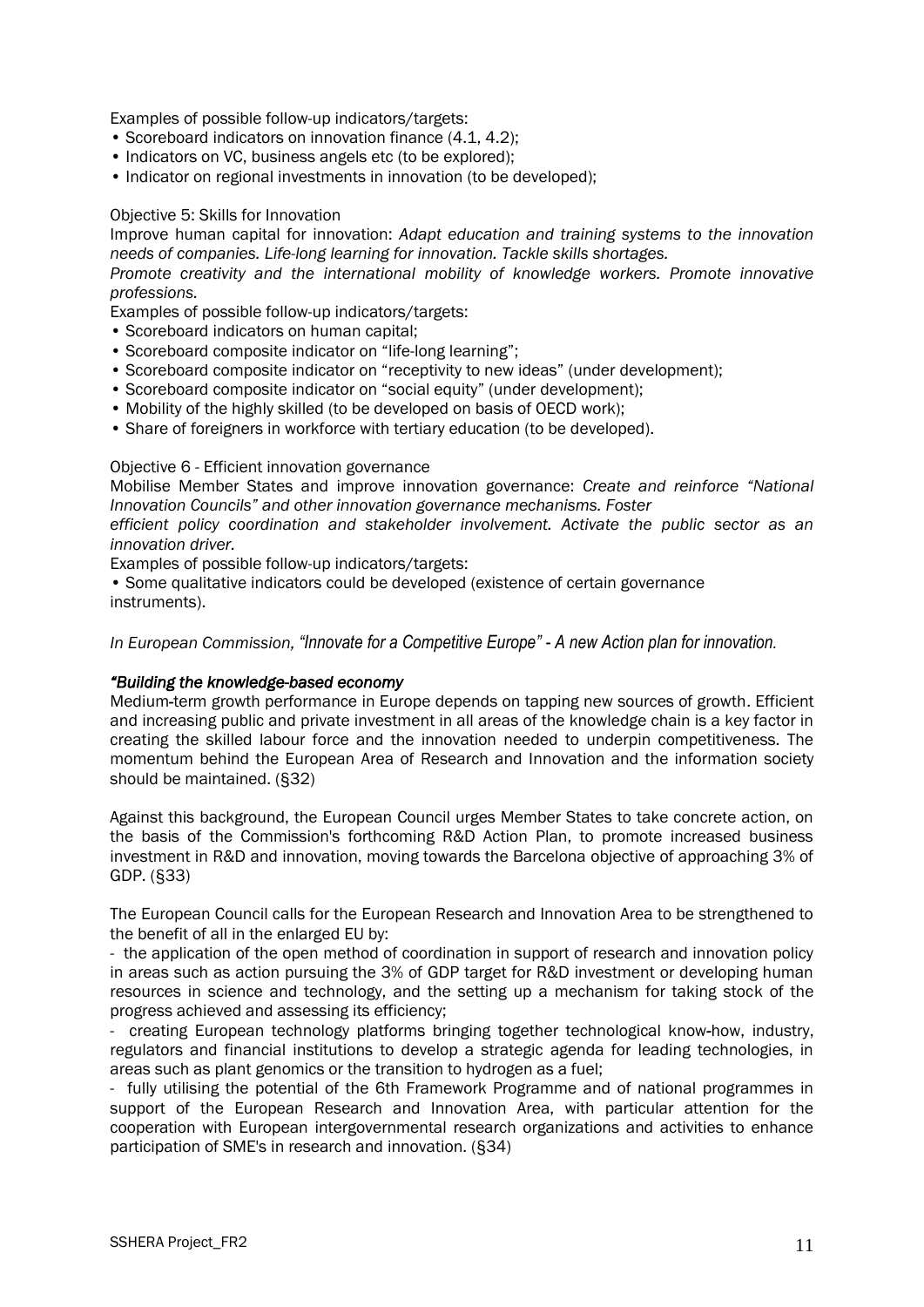The European Council recognises the importance of innovation in developing new products, services and ways of doing business; calls upon Member States and the Commission to take further action in order to create the conditions in which business innovates, in particular, by bringing together research, financial and business expertise; and urges that a framework of common objectives for strengthening innovation in the EU should be set up, including an assessment mechanism for taking stock of the progress achieved. (§36)

Investing in human capital is a prerequisite for the promotion of European competitiveness, for achieving high rates in growth and employment and moving to a knowledge-based economy. (§40)"

#### *In Presidency Conclusions, Brussels European Council, 20-21 March 2003*

"Competitiveness And Innovation -Council Conclusions

The Council of the European Union,

- 1. In the light of recent analyses and policy recommendations provided by the Commission1 and of subsequent comment;
- 2. Notes the Commission"s view that there is no evidence, at this stage, that a general process of deindustrialisation has been taking place in the European Union but that this gives no grounds for complacency; also notes the Commission's view that weak productivity growth, insufficient innovation and investment in R&D, in a context of intensifying international competition and delocalisation are challenging trends which, if sustained, could severely undermine the competitiveness of industry with serious consequences for the EU;
- 3. Acknowledges the opportunities for industry created by enlargement to strengthen its value-chain across the entire EU;
- 4. Recognises the need to solve the problems of weak growth and persistent unemployment in the European Union; and that a better operating environment for business will help to stimulate and encourage economic activity leading to economic growth, enabling European firms to become global players, creating jobs and prosperity of European Union citizens; and that an open European trade policy shall not prevent the EU from using existing mechanisms to maintain a level playing field;
- 5. Considers that actions which boost competitiveness and innovation, entrepreneurship and small firms and increased investment in research in a barrier-free internal market, and which facilitate and encourage necessary structural change are now imperative;
- 6. Stresses the continued need for an integrated policy approach and supporting structure to give priority to the implementation of the competitiveness agenda in order to achieve the Lisbon objectives of sustainable growth during the second phase of the process;
- 7. Values the expected benefits of the pro-active approach to competition policy enforcement, which will see both Commission and Member States work together to implement and enforce competition rules to ensure a level playing field for all economic operators in the European Union and encourage more competition in the Internal Market;
- 8. Considers that life sciences and biotechnology are important for the development of a knowledge-based economy and as key enabling technologies for future industrial development and innovation, and recognises the importance of effective governance, the need for strengthened collaboration between Member States and the Commission, continuous dialogue between the relevant stakeholders, and the need for full commitment of all to proactively support evolving actions under the EU Life Sciences and Biotechnology Strategy, as set out in the Commission's progress report;

Calls on the Commission and Member States within their respective competencies to

9. Improve the coherence between policies having an impact on enterprise competitiveness and exploit the synergies between policies, thereby better directing legislation and future policies;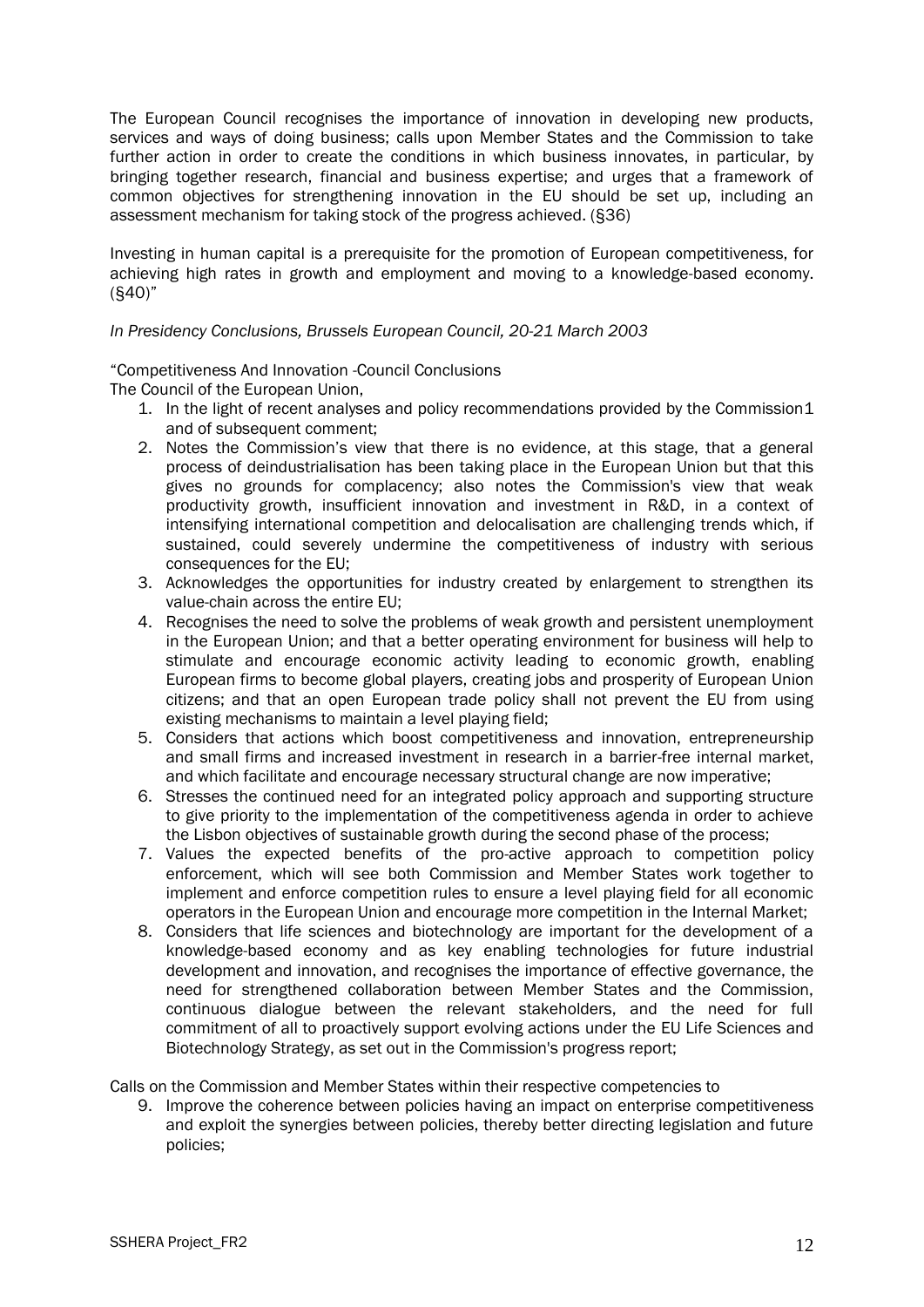- 10. Take into account the diverse characteristics of individual sectors, to anticipate and facilitate potential structural changes and to identify the best policy mix to strengthen sectoral competitiveness, without prejudice to the horizontal nature of industrial policy;
- 11. Avoid and remove unnecessary regulation and administrative burdens, and exploit egovernment and one stop shops, having regard to the cumulative impact of legislation;
- 12. While remaining focussed on the objective of reducing the overall level of state aid, continue efforts to simplify and modernise the state aid framework in order to contribute to the objective of reorienting aid towards horizontal objectives, in particular innovation as well as research and development;
- 13. Implement by the due date and enforce effectively legislation, which is necessary to create a legally predictable operating environment for business;
- 14. Implement the legislative framework for GMOs and pharmaceuticals now in place and to implement intellectual property legislation where this has not yet been done;
- 15. Identify and take appropriate action in those sectors of the economy, including services, where the absence of effective competition is hampering innovation and curbing business competitiveness;
- 16. Put in place policies and measures, which could include public-private partnerships, to encourage innovation, to stimulate private investment in research, to strengthen excellence in public research, to increase the supply of skilled human resources, and to stimulate and enable enterprises to network with universities, in order to fully exploit the economic benefits of knowledge;

Commits itself to:

- 17. Promoting appropriate regulation which stimulates economic activity and does not hamper it; examining existing regulation in the light of the principles of better lawmaking, within a clear timetable; and considering, where appropriate, alternatives to regulation;
- 18. Ensuring that the important internal market legislative decisions aimed at improving the protection of intellectual property rights, implementing an effective internal market in services and developing a single European Union capital market are adopted without delay so that the strengths of the European Union in innovative and technology-based enterprises can be fully exploited;
- 19. To further examine the analysis and policy recommendations provided by the Commission in order to decide what further steps need to be taken, and to set out priorities on these at its meeting in September."

*Competitiveness (Internal Market, Industry and Research) Council Conclusions, 17-18May 2004*

### <span id="page-13-0"></span>3.2. National official publications

#### Ireland

"In the context of the long-term development nature of investment in R&D, the Irish Council for Science, Technology and Innovation (ICSTI) recommends that future prioritisation of public investment in R&D should be based on achieving:

- Sustainability of research funding. A new, longer-term multi-annual outlook and budgeting approach should be adopted for public R&D investment that guarantees funding and provides stability to the research system;
- A competitive mix of R&D support for enterprise. The promotion of a dynamic knowledgeintensive enterprise base, with world-class, innovation-driven, small and medium enterprises (SMEs) will require the continued development of a competitive mix of fiscal incentives and grant supports for promoting enterprise R&D, particularly for the SMEs.

(…)

Public-Private Partnerships for Research and Innovation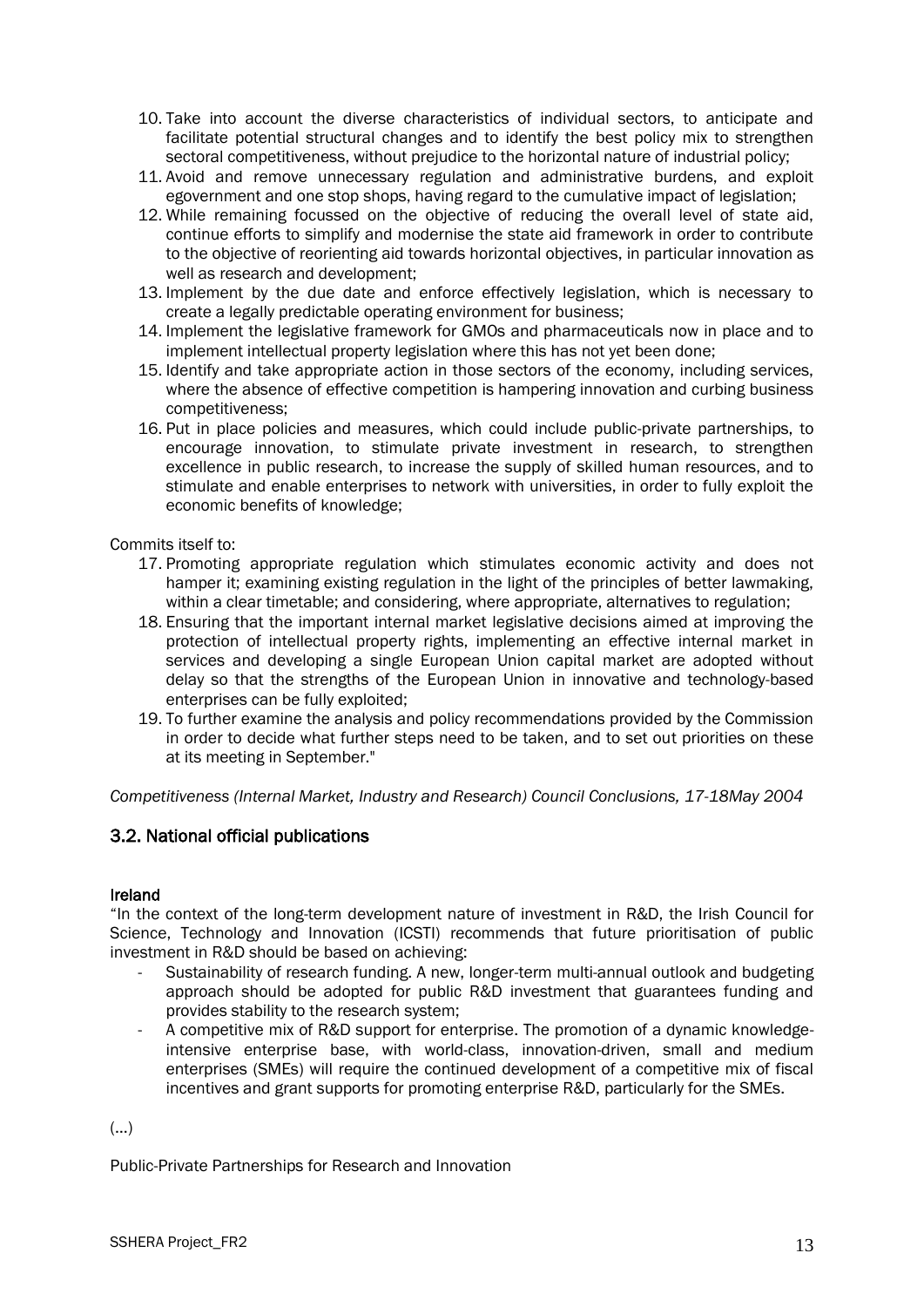Throughout Europe, there is growing recognition of the need for improved linkages between third level institutions and industry, and SMEs in particular. Over the last two years, along with a stronger focus upon the contribution to commercial outputs, existing partnership programmes were expanded, for example, in Australia and the UK. Some OECD countries also introduced new schemes and networks.

These networks are to promote long-term collaborative partnerships between different stakeholders such as business enterprises, universities, government research institutions, approved technology service institutes, centres for tertiary education and others.

In Ireland, the Business Expansion (BES)/Seed Capital Scheme (SCS) has provided a valuable source of public-private funding for technology start-up companies in recent years. ICSTI welcomes the extension of these schemes, and the increased company limit from Euro 750,000 to Euro 1 million, as announced in the Budget for 2004."

#### *In Irish Council for Science, Technology and Innovation (ICSTI), Statement on State Expenditure Priorities for 2005" 09.09.2004.*

"While recognising that innovation stems from a number of factors, such as competition, education and a deep understanding of international markets and customer needs, the Council believes that three challenges for policy makers stand out in the Irish context:

- allocating adequate resources and ensuring coherence in public investments in research;
- providing the right environment for business investment in research and development;
- and improving research collaboration between universities and industry.

Embedding a "technology foresight" process in public policy making process will be crucial in these areas. "

#### *In National Competitiveness Council, The Competitiveness Challenge 2003, November 2003*

"Recommendations in relation to the development of Innovation Networks:

Government should focus on inter-firm networks as a key building block for the development of the innovation capacity of Irish manufacturing and internationally traded services. Inter-firm networks should be regarded as a means for the creation of enhanced knowledge linkages initially between companies themselves, and then using that platform for the development of knowledge flows between companies and knowledge generators i.e. the third level institutions. Developing inter-firm networks is an important precursor to the formulation of policies in relation to clusters and a successful National Innovation System. State intervention should be in the form of encouragement. The establishment of such networks should be demand-driven, with the state acting as a catalyst, providing encouragement and initial financial support.

Programmes for the development of enabling/facilitating networks should include evaluation of the outputs of such networks. Where state financial support is provided, it should be for a defined initial period. The continued operation of a network after the end of the funded period could be seen as a success indicator.

It is recommended that all support measures designed to encourage the creation and sustainability of networks should include a skills development component."

*In Forfás, Innovation Networks, 24.06.2004*

#### Latvia

*The Government of Latvia has launched a National Innovation Concept, which is being translated into a National Programme on Innovation by the Ministry of Economic Affairs. The new pro-active innovation policy is based on a method tested in a pilot project aimed at identifying potential industrial clusters. The project focused upon four potential clusters in the areas of forestry, information systems development and application services, composite materials and opticals. Actions were initially orientated towards potential participants in a cluster, and later broadened to include a more strategic approach. The government has put early efforts into the development*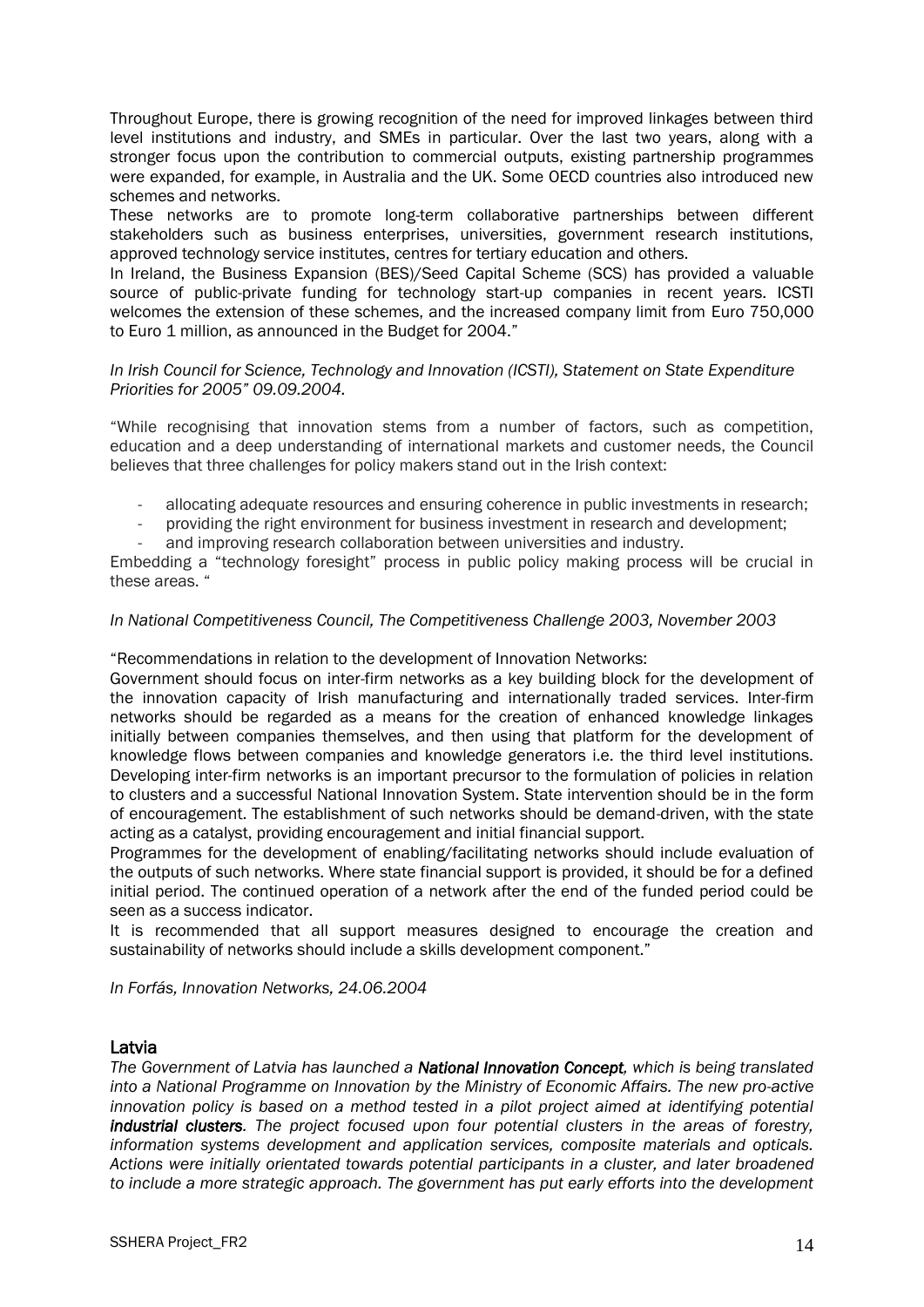*of the technology infrastructure. Three main innovation support institutions have been set up: the Latvia Technology Park (LTP), the Latvian Technological Centre (LTC) and the Latvian Centre of Electronics Industry Business and Innovations (LEPBIC). Their role is to promote technology transfers and co-operation between research institutions and enterprises as well as to serve as incubators for knowledge-based firms and organise the participation in international co-operation projects.* 

"1.To set the following medium-term budget objectives and the necessary priority lines of development (hereinafter referred to as budget priorities) for the period 2002 – 2006:

1.1. external security and sovereignty of the state. In order to achieve this objective to set the following budget priorities:

1.1.1. institutional readiness for membership in the European Union;

1.1.2. guarantees of state's long-term security through participation in NATO;

1.2. formation of knowledge-based society. In order to achieve this objective to set the following budget priority – quality education and its correspondence to the labour market requirements;

1.3. balanced regional development. In order to achieve this objective to set the following budget priorities:

1.3.1. development of infrastructure in regions;

1.3.2. enhancement of entrepreneurship and employment in different regions;

*In State Chancellery, "On medium-term budget objectives and priority lines of development", 26.09.2001*

#### "Priorities of the development plan

Financing from the Structural Funds will be granted for the implementation of priorities set out under the Development Plan:

Priority 1 – promotion of balanced development (269 million euros), which includes the following measures:

1.1. improvement of environmental and tourism infrastructure;

- 1.2. development of accessibility and transport system;
- 1.3. development of information and communications technologies;
- 1.4. development of education, health care and social infrastructure.

Priority 2 – promotion of business activity and innovations (209 million euros), which includes the following measures:

- 2.1. support to development of innovations;
- 2.2. business infrastructure development;
- 2.3. enhancing business support measures for small and medium sized enterprises;
- 2.4. access to financing for small and medium-sized enterprises;
- 2.5. development of public research."

*In Latvian Ministry of Economics, Report: Economic Development of Latvia.*

#### **Netherlands**

"Innovation must become the most important cornerstone of our future growth in prosperity. The government"s ambition is to turn the Netherlands into one of the most dynamic and competitive knowledge economies of Europe. This requires a structural modernisation of the Dutch innovation system, also in a social and cultural sense."

(…)"The innovation policy forms an important part of the policy focusing on the knowledge economy. The government is firmly committing itself to the knowledge economy. In the meantime the Innovation Platform has been set up to draw up plans and develop a vision to give impetus to innovation in the Netherlands as the driving force for growth in productivity and economic development. In these times of limited budgets, the government is intensifying the budget for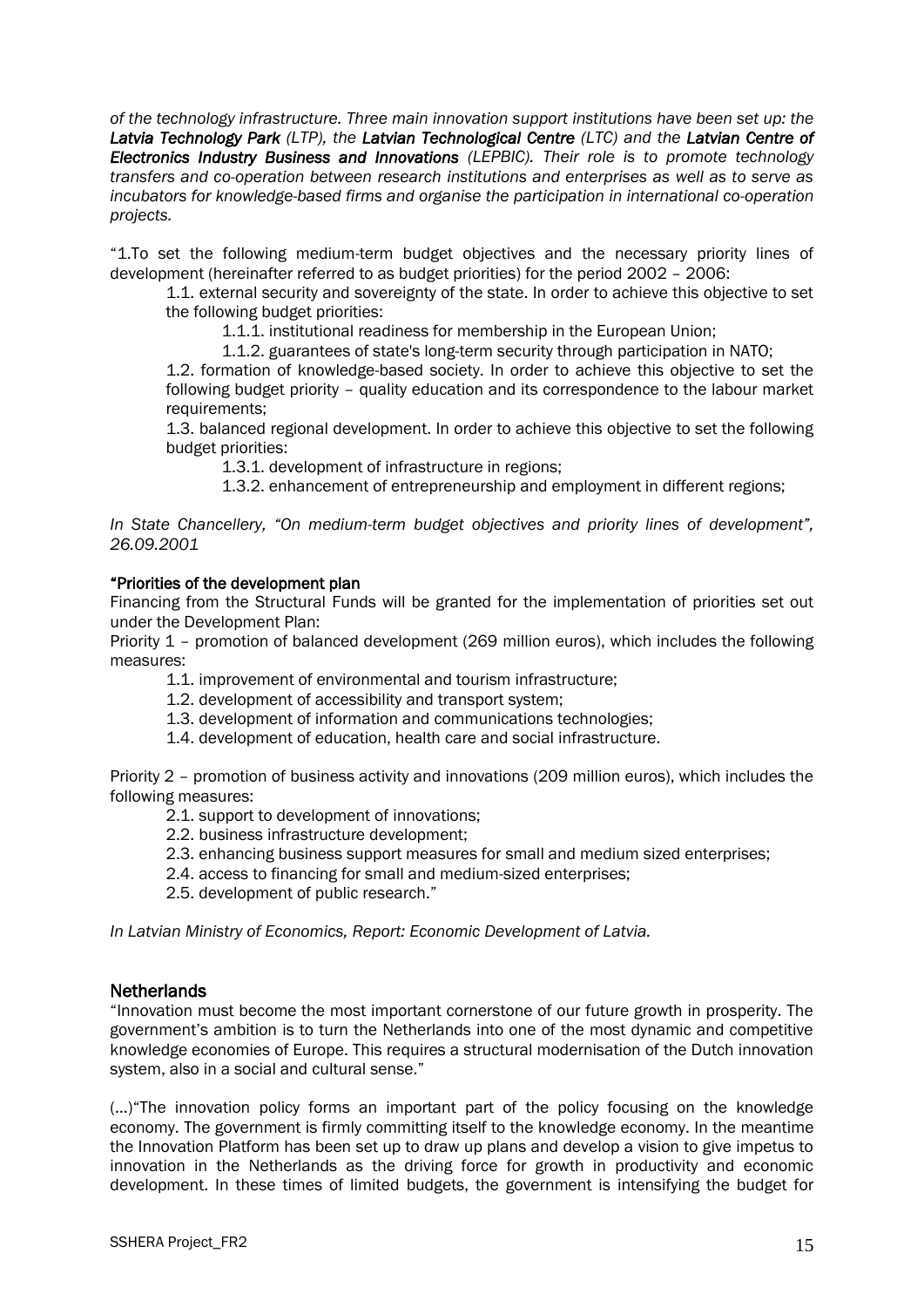education, research and innovation. Euro 800 million has been set aside for this, of which Euro 185 million is earmarked for priorities in the area of research and innovation. The Innovation Platform will advise on how to use the resources from this available budget destined for research and innovation. In addition, Euro 100 million has been set aside for the WBSO (Promotion of Research and Development Act)."

The core of the new innovation policy has three main themes:

- 1. Strengthening the climate for innovation
- 2. Dynamism: towards more companies that innovate
- 3. Taking advantage of opportunities for innovation by opting for strategic areas".

*In Ministry of Economic Affairs (Netherlands), Action for innovation - Tackling the Lisbon ambition, June 2004*

#### *"The understanding of innovation (processes) and how it affects economic performance is still partial at best*

Notwithstanding the considerable innovation research community the understanding of innovation and innovation processes and how it affects economic performance is still partial at best. Additionally, in most of the studies analysed topics such as innovation in services, innovation in "low-tech" industries or public sectors are identified as in need of additional

research. This also applies to what seems sometimes to be taken for granted as positive e.g. cooperation in R&D and innovation. With the rise of the innovation systems approach, cooperation between the various actors is seen as vital and the topic of co-operation in innovation is seen as a central element in innovation research. Co-operation is mostly seen as positive whereas we hardly know the influence of co-operation on company performance, neither the precise ways and forms in which knowledge is diffused most efficiently or the "distributive capacity of knowledge networks", nor the negative effects of co-operation in innovation.

*There is a clear and logical trend of broadening empirical innovation research and innovation policy-making which stretches the research agenda constantly further*

A plea for (further) broadening empirical innovation research can be noticed, for example:

- the call to dig deeper into the theme of non-technological forms of innovations such as organisational innovation, innovation in services (including non-market service sectors like health, education), innovation in low tech industries and even institutional innovation;
- the interest in the role of R&D in human and social sciences and their role in (service) innovation;
- the attention for the broader notions of learning and knowledge/skills acquisition. How do companies, knowledge institutions, people (in companies, in policy, at the individual level) learn and take care of their learning capability;
- (related to the foregoing) a rise in the interest for the link between human resources and human resources management practices and innovation, including the mobility of (mostly) highly educated and trained workforce;
- the type of notions entering the innovation discussion such as trust, social capital, innovation governance and policy learning point at the need to further look at the functioning of institutions and the steering or governance of systems.

In a similar vein, we see a trend of broadening in innovation policy-making. This broadening is envisioned differently by the various scholars. Some take knowledge and learning as the major policy objective to which innovation policy must contribute. Others seem to emphasize especially the need to co-ordinate the various policies that affect innovation, including noninnovation policies.

#### *The interface between innovation research and innovation policy is suboptimal resulting in too many (respectively) "hidden treasures" and "unmet policy wants".*

Innovation research, both pure academic as well as policy-oriented work, has boomed the last decade alongside a maturing policy field such as innovation policy-making. This has resulted in fast growing communities of innovation researchers and innovation policy-makers. In the Dutch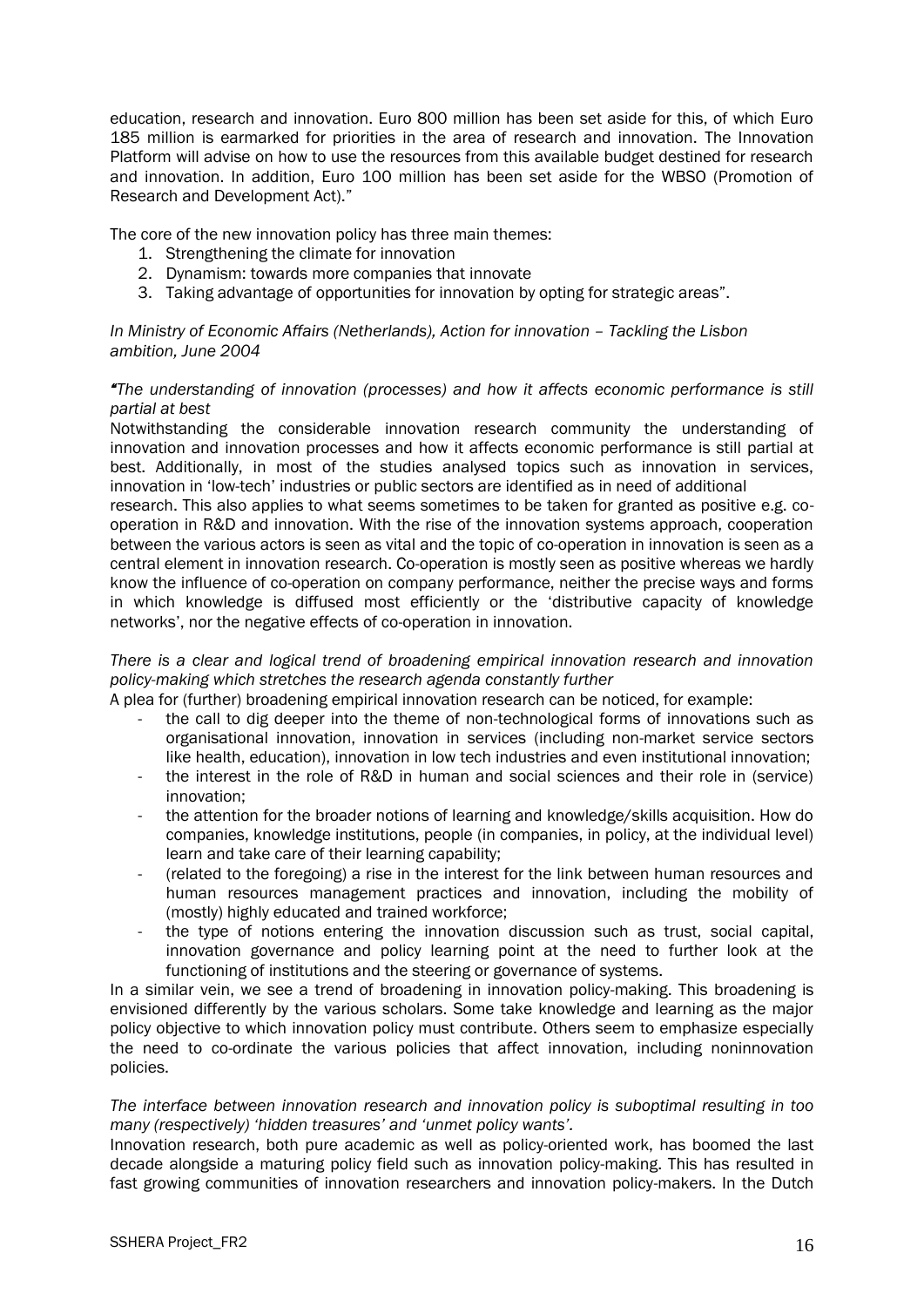context these two communities are not well enough connected. Innovation researchers are not always adequately aware of the more immediate unmet wants and the related research needs of policy-makers. On the other hand, policy-makers are generally not well enough connected to and informed about the innovation research that is already performed. Especially policy-makers should be aware of what has been phrased as the 'hidden treasures' of innovation research. The above in the first place requires a more structural dialogue between the Dutch community of innovation researchers and innovation policy-makers and a better structured interface.

Secondly, linking in into and benefiting from the results of international policy-relevant innovation research is needed."

*In Ministry of Economic Affairs, Innovation Research and Innovation Policy - Usual suspects, hidden treasures, unmet wants and black boxes*

### <span id="page-17-0"></span>3.3. News Agencies

"Informal Maastricht Council puts its money on ecotechnologies to boost Lisbon strategy - Outlets must be created for green innovation market, Agence Europe, 19.07.2004

Presidency's conclusions from this informal Environment Council of Ministers of the EU:

Europe could increase its competitiveness if it used more innovations efficiently for an environmental point of view and thus become the most eco-efficient economy in the world. this would enable it to not only avoid very high social and environmental costs of inaction but also to capitalise on these benefits in terms of economy of costs, new markets, quality and eco-efficiency of products as a label.

This message is expected to constitute an essential part of the Environment Council's contribution to the revision of the Lisbon Process. The increasing recognition of the Lisbon goals of making Europe the most efficient knowledge-based economy in the world from an environmental point of view is already a driving force for innovations likely to help attain the Lisbon objective.

R&D efforts targeted on the long term are crucial for stimulating new innovations.

Joint efforts are needed with the business communities for taking full advantage of opportunities offered by eco-efficient innovations, as well as continued dialogue with industry and other actors."

"Dutch presidency thinks EU should highlight areas for knowledge and innovation, Agence Europe, 07/07/2004.

In order to highlight the areas of knowledge and innovation, Europe has to create an excellent investment climate for innovative companies, underlined the presidency after the Council. In order to achieve this, we first need simpler rules and procedures, especially for small and medium sized enterprises". He also added that the Council had also agreed to increased cooperation between universities, technical colleges and knowledge intensive companies. "We want more funds for research and innovation. There is consensus on the importance of the European Technology Platforms, in which private companies work together with universities, polytechnics and government agencies. We want a limited number of platforms for precisely those areas I which Europe is successful, such as nanotechnology and wind power".

The Dutch minister for the economy also declared that although the EU had fallen behind the USA somewhat since the European Council of Lisbon, the objective to make Europe the most competitive and dynamic knowledge based economy in the world was not "outdated". Nevertheless, he added that, "We now really have to work on implementing what was agreed". "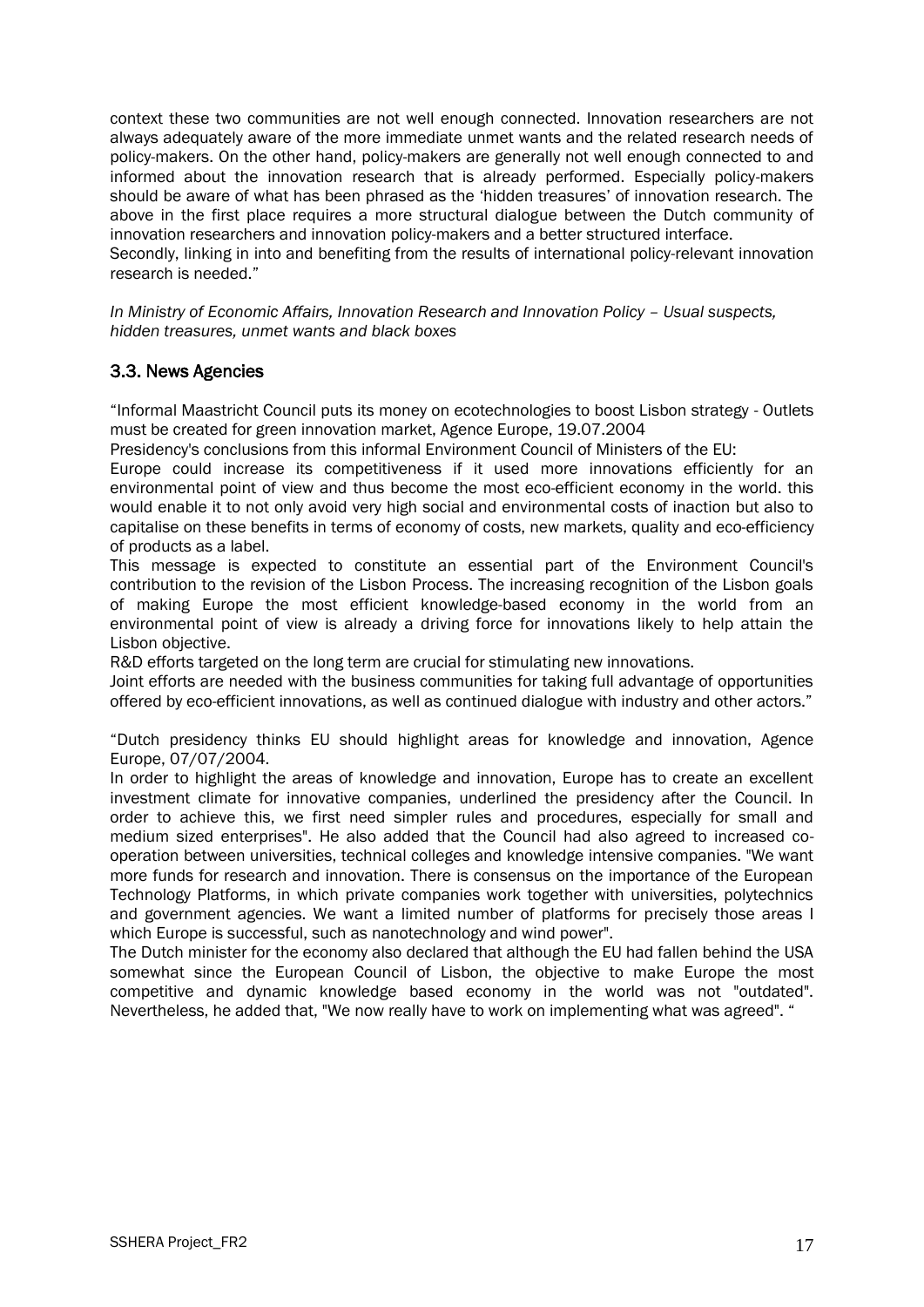# <span id="page-18-0"></span>4. Indicators

## Information Society

Internet Access - Enterprises

| 2000    | 2001    | 2002 | 2003 |
|---------|---------|------|------|
|         | 70.3    | 79.7 | 84.2 |
|         | 79(i)   |      | 92   |
|         |         |      |      |
|         | 86.6    | 94.8 | 97.6 |
|         | 82.8    | 83.9 |      |
|         |         |      |      |
|         | 50.6    | 64.4 |      |
|         | 67.0    | 82.5 | 83.8 |
|         | 58(i)   |      |      |
|         | 77(1)   | 82.8 | 86.2 |
|         | 66      | 74.3 | 83   |
| 63      |         |      | 88.0 |
| 45.6    | 45.6    | 50.9 | 60.0 |
|         | 58.6    | 65.5 | 68.5 |
|         | 54.6    | 78.2 |      |
|         |         |      |      |
|         |         |      |      |
|         | 79      | 85.5 | 86.1 |
|         | 76.5    | 84.9 | 90.3 |
| 40.4(i) | 74.2(i) |      |      |
|         | 71.8    | 68.7 |      |
| 88(i)   |         |      |      |
|         | 90.8    | 96   | 97.8 |
|         | 89.9    | 95.2 | 95.2 |
|         | 63.4    | 74   | 80.6 |
|         |         |      | 75   |
|         | 73.2    | 82.4 | 87.7 |
|         | 45      |      |      |
|         |         |      |      |

: - Not available

Source: Eurostat, *Structural Indicators – Research and Innovation*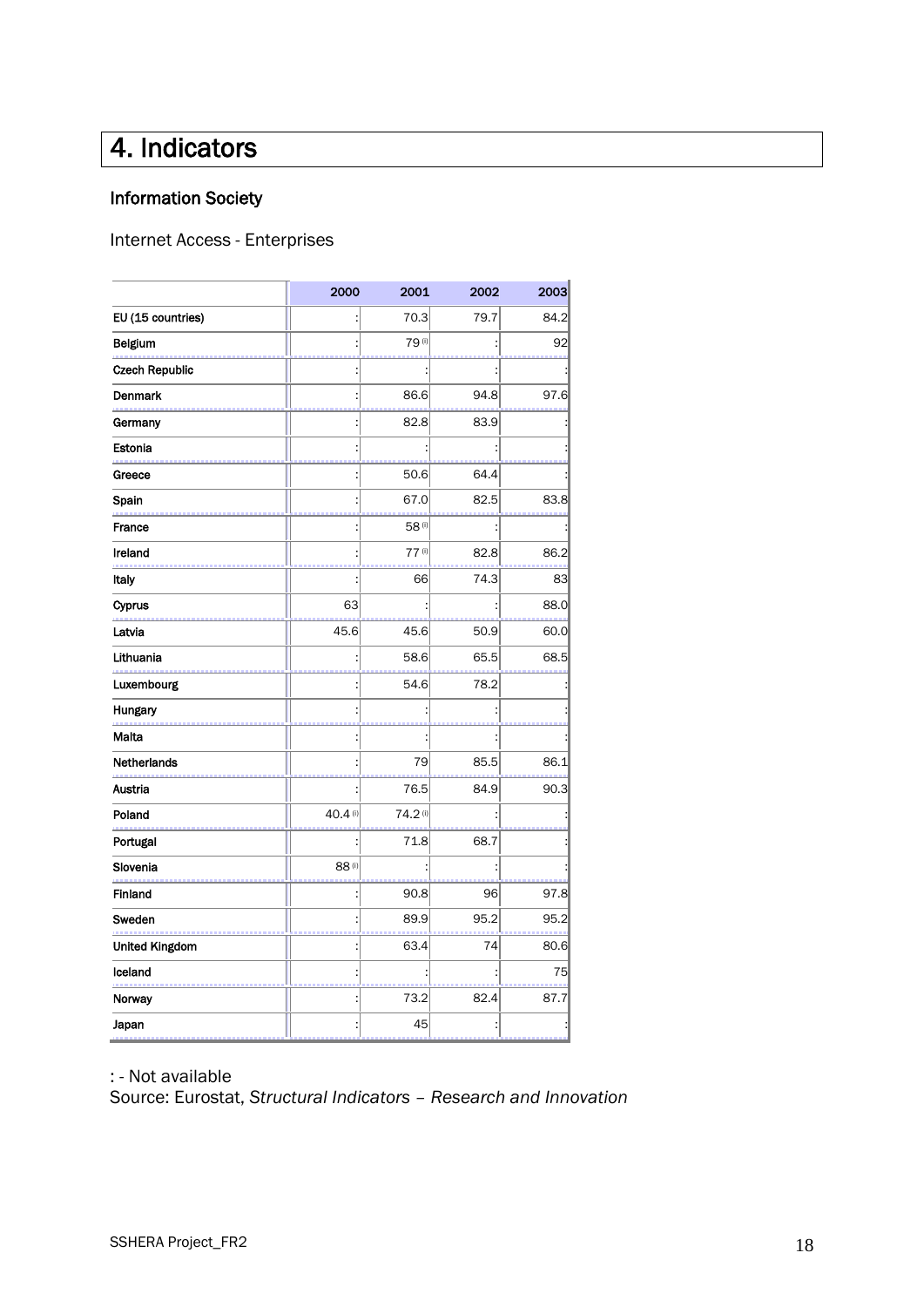## ICT expenditure: IT expenditure (*Expenditure on Information Technology as a percentage of GDP)*

|                                                                   | 2000   | 2001               | 2002               | 2003                 |  |  |  |  |  |  |
|-------------------------------------------------------------------|--------|--------------------|--------------------|----------------------|--|--|--|--|--|--|
| EU (15 countries)                                                 | 3.3(1) | 3.2(0)             | 3.0(1)             | 3.0 <sup>(i)</sup>   |  |  |  |  |  |  |
| Euro-zone                                                         | 3.0(0) | 2.9 <sup>(i)</sup> | 2.7 <sup>(i)</sup> | 2.7(1)               |  |  |  |  |  |  |
| Belgium                                                           | 3.3(1) | 3.3(1)             | 3.1(0)             | $3.0$ <sup>(i)</sup> |  |  |  |  |  |  |
| <b>Czech Republic</b>                                             | 3.3    | 3.4                | 3.7                | 3.8                  |  |  |  |  |  |  |
| <b>Denmark</b>                                                    | 4.0    | 3.7                | 3.5                | 3.4                  |  |  |  |  |  |  |
| Germany                                                           | 3.4    | 3.3                | 3.1                | 3.0                  |  |  |  |  |  |  |
| Estonia                                                           | 3.7    | 3.5                | 3.5                | 3.4                  |  |  |  |  |  |  |
| Greece                                                            | 1.6    | 1.5                | 1.3                | 1.2                  |  |  |  |  |  |  |
| Spain                                                             | 1.8    | 1.8                | 1.6                | 1.6                  |  |  |  |  |  |  |
| France                                                            | 3.4    | 3.4                | 3.3                | 3.3                  |  |  |  |  |  |  |
| Ireland                                                           | 2.5    | 2.1                | 1.8                | 1.8                  |  |  |  |  |  |  |
| Italy                                                             | 2.0    | 2.0                | 2.0                | 1.9                  |  |  |  |  |  |  |
| Cyprus                                                            |        |                    |                    |                      |  |  |  |  |  |  |
| Latvia                                                            | 2.4    | 2.4                | 2.5                | 2.4                  |  |  |  |  |  |  |
| Lithuania                                                         | 1.6    | 1.7                | 1.8                | 1.9                  |  |  |  |  |  |  |
| Luxembourg                                                        | 5.0(1) | 4.9 <sup>(i)</sup> | 4.5(1)             |                      |  |  |  |  |  |  |
| Hungary                                                           | 3.2    | 3.1                | 2.9                | 2.9                  |  |  |  |  |  |  |
| Malta                                                             |        |                    |                    |                      |  |  |  |  |  |  |
| Netherlands                                                       | 4.2    | 3.9                | 3.7                | 3.7                  |  |  |  |  |  |  |
| Austria                                                           | 3.1    | 3.1                | 2.9                | 2.9                  |  |  |  |  |  |  |
| Poland                                                            | 1.8    | 1.9                | 1.9                | $2.2\,$              |  |  |  |  |  |  |
| Portugal                                                          | 2.1    | 2.1                | 1.9                | 1.9                  |  |  |  |  |  |  |
| Slovenia                                                          | 2.2    | 2.1                | 2.1                | 2.1                  |  |  |  |  |  |  |
| Slovakia                                                          | 2.6    | 2.8                | 2.9                | 2.8                  |  |  |  |  |  |  |
| Finland                                                           | 3.7    | 3.6                | 3.5                | 3.4                  |  |  |  |  |  |  |
| Sweden                                                            | 4.8    | 4.8                | 4.6                | 4.4                  |  |  |  |  |  |  |
| <b>United Kingdom</b>                                             | 4.2    | 4.0                | 3.8                | 4.0                  |  |  |  |  |  |  |
| <b>Bulgaria</b>                                                   | 1.9    | 1.9                | 1.9                | 2.0                  |  |  |  |  |  |  |
| Romania                                                           | 1.5    | 1.3                | 1.2                | 1.1                  |  |  |  |  |  |  |
| <b>Turkey</b>                                                     | 3.4    | 1.3                | 1.0                | 0.8                  |  |  |  |  |  |  |
| Norway                                                            | 3.3    | 3.2                | 3.1                | 3.3                  |  |  |  |  |  |  |
| Japan                                                             | 2.5    | 2.6                | 2.6                | 2.7                  |  |  |  |  |  |  |
| <b>United States</b>                                              | 4.2    | 3.9                | 3.5                | 3.6                  |  |  |  |  |  |  |
| Source: Eurostat, Structural Indicators - Research and Innovation |        |                    |                    |                      |  |  |  |  |  |  |

Notes: Belgium: figures include Luxembourg's IT expenditures (EITO); Luxembourg: figures provided by the National Statistical Institute (Statec); The European Union (EU15) and the Euro-zone (EUROZONE) average figures are calculated using the Belgium/Luxembourg aggregated figures of EITO. The acceding countries (ACC) and candidate countries (CC13) average figures do not include Cyprus or Malta.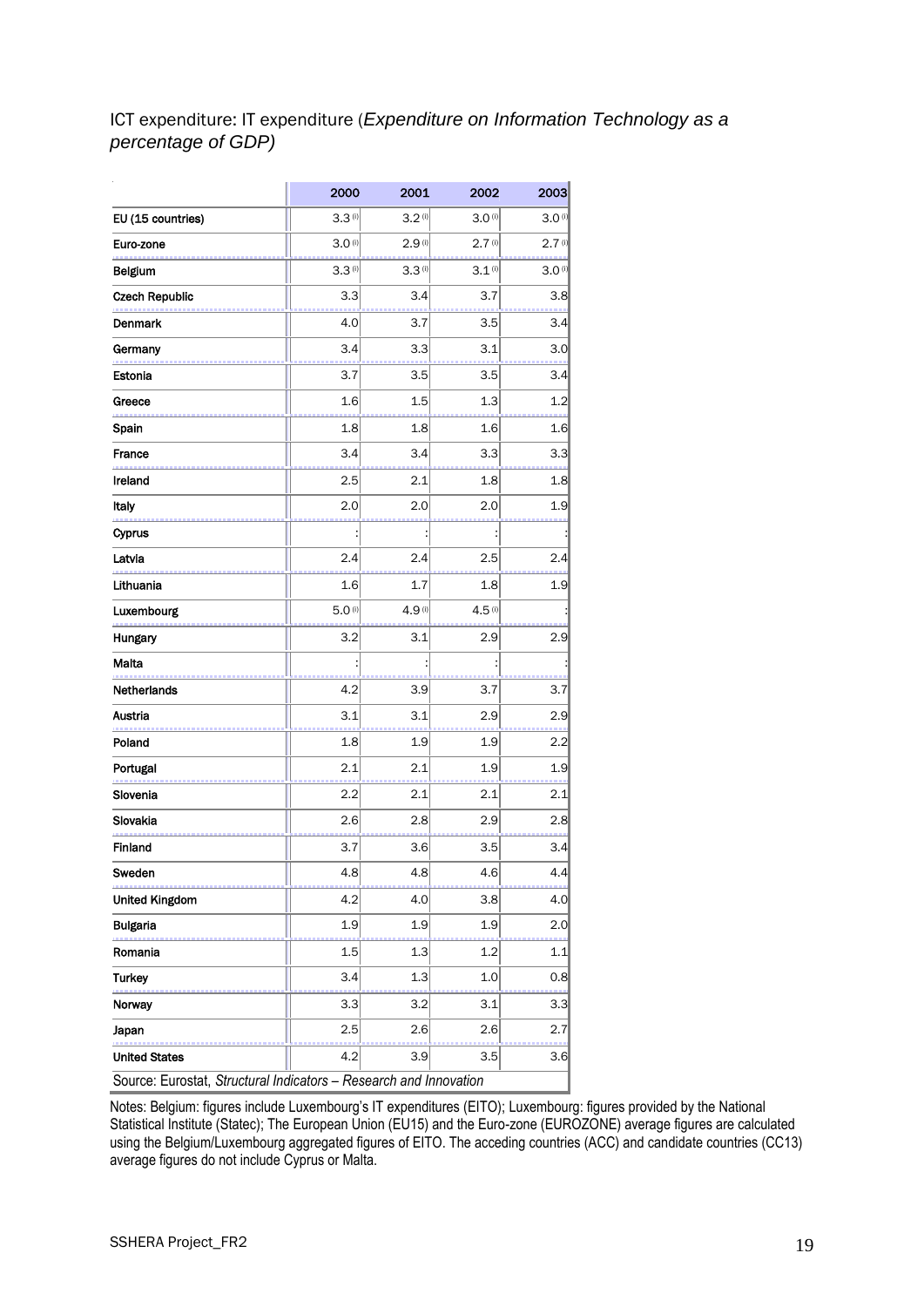### Innovation

Annex Table B: European Innovation Scoreboard 2003 - Member States, US and Japan<sup>1</sup>

|       |                         | EUI5 <sup>2</sup> | BE.   | DК    | DE.          | EL.   | ES    | FR     | IE           | П     | LU             | NL           | AT    | Fľ    | FІ    | SE.   | UК           | US             | JP             |
|-------|-------------------------|-------------------|-------|-------|--------------|-------|-------|--------|--------------|-------|----------------|--------------|-------|-------|-------|-------|--------------|----------------|----------------|
| 1.1   | S&E grads               | 11.3              | 10.1  | 11.1  | 8.0          | u.    | 11.3  | 19.6   | 21.7         | 5.7   | 1.8            | 6.1          | 7.2   | 6.4   | 16.0  | 12.4  | 19.5         | 10.2           | $\sim$         |
| 1.2   | Work pop w 3rd educ     | 21.5              | 28.1  | 27.4  | 22.3         | 17.6  | 24.4  | 73.5   | 25.4         | 10.4  | 18.6           | 24.9         | 16.9  | 9.4   | 32.4  | 26.4  | 29.4         | 37.2           | 33.8           |
| 13    | Lifelong learning       | 8.4               | 6.5   | 18.4  | 5.2          | 1.2   | 5.0   | 2.7    | 7.7          | 4.6   | 53             | 16.4         | 7.5   | 2.9   | 18.9  | 18.4  | 22.3         | $\sim$         | m              |
| 1.4   | Emp h-tech manuf        | 7.41              | 6.59  | 633   | 11.36        | 2.20  | 5.35  | 6.82   | 6.89         | 7.37  | 2.03           | 4.49         | 6.59  | 3.33  | 7.39  | 7.28  | 6.72         | $\overline{a}$ | m              |
| 1.5   | Emp h-tech services     | 3.57              | 3.77  | 4.74  | 3.33         | 1.76  | 2.50  | 4.06   | 4.30         | 3.02  | 2.66           | 4.40         | 3.47  | 1.45  | 4.74  | 5.23  | 4.47         | $\overline{a}$ |                |
| 2.1   | Public R&D exp          | 0.69              | 0.57  | 0.75  | 0.73         | 0.48  | 0.46  | 0.83   | 0.37         | 0.54  | 0.13           | 0.83         | 0.65  | 0.57  | 1.02  | 0.96  | 0.65         | 0.76           | 0.81           |
| 2.2   | Business R&D exp        | 1.30              | 1.60  | 1.65  | 1.76         | 0.19  | 0.50  | 1.37   | 0.87         | 0.56  | 1.58           | 1.08         | 1.13  | 0.27  | 2.47  | 3.31  | 1.19         | 2.04           | 2.28           |
| 2.3.1 | EPO h-tech pats         | 31.6              | 23.4  | 42.1  | 48.8         | 2.1   | 3.6   | 30.3   | 30.7         | 6.5   | 10.9           | 68.8         | 18.8  | 0.7   | 136.1 | 100.9 | 35.6         | 57.0           | 44.9           |
| 23.2  | USPTO h-tech pats       | 12.4              | 13.9  | 22.7  | 16.4         | 0.4   | 1.4   | 14.0   | 6.1          | 4.1   | 4.6            | 18.6         | 8.1   | 0.1   | 41.6  | 47.3  | 15.1         | 91.9           | 80.0           |
| 2.4.1 | EPO patents             | 161.1             | 151.8 | 211.0 | 309.9        | 7.7   | 24.1  | 1453   | 85.6         | 74.7  | 2113           | 242.7        | 174.2 | 5.5   | 337.8 | 366.6 | 133.5        | 169.8          | 174.7          |
| 2.4.2 | <b>USPTO</b> patents    | 80.1              | 93.3  | 106.0 | 147.4        | 3.4   | 8.7   | 76.5   | 49.1         | 32.7  | 115.6          | 98.5         | 82.6  | 1.9   | 156.1 | 213.7 | 77.2         | 322.5          | 265.2          |
| 3.1   | SMEs innov in-hsc manuf | 37.4              | 46.2  | 16.7  | 55.1         | 16.8  | 29.1  | 33.5   | $\mathbf{u}$ | 34.9  | 38.8           | 42.5         | 35.5  | 35.5  | 40.9  | 35.5  | 24.8         | $\cdots$       | $\cdots$       |
| 3.1   | SMEs innov in-hsc serv- | 28.0              | 31.8  | 15.4  | 43.9         | 21.3  | 16.6  | 73.9   | $\sim$       | 20.0  | 39.6           | 28.1         | 36.4  | 37.6  | 34.9  | 35.6  | 18.7         | $\mathbf{u}$   | $\cdots$       |
| 3.2   | SMEs innov co-op manuf  | 9.4               | 11.7  | 18.9  | 10.9         | 4.9   | 3.2   | 12.3   | $\mathbf{u}$ | 2.8   | m.             | 11.1         | 7.4   | 6.1   | 22.0  | 14.1  | 9.6          | $\mathbf{u}$   | m              |
| 3.2   | SMEs innov co-op serv   | 7.1               | 7.7   | 12.7  | 8.4          | 12.4  | 1.9   | 5.4    | $\sim$       | 3.5   | $\overline{a}$ | 8.5          | 10.1  | 9.2   | 18.3  | 12.8  | 7.6          | $\cdots$       | $\sim$         |
| 3.3   | Innov exp manuf         | 3.45              | 4.92  | 0.95  | 4.71         | 2.22  | 1.87  | 3.08   | $\sim$       | 2.96  | 2.08           | 3.07         | 2.83  | 2.86  | 3.91  | 6.42  | 2.96         | $\cdots$       | m.             |
| 3.3   | Innov exp serv          | 1.83              | 0.92  | 0.36  | 1.64         | 1.60  | 0.65  | 1.57   | $\sim$       | 0.84  | 1.18           | 0.79         | 0.92  | 2.66  | 0.96  | 19.11 | 1.39         | $\sim$         |                |
| 4.1   | Hi-tech VC              | 45.4              | 53.5  | 31.0  | $\sim$       | 27.9  | 30.2  | 70.7   | 54.1         | 71.2  | $\cdots$       | 35.1         | 55.7  | 45.9  | 57.5  | 44.2  | 30.5         | $\sim$         | m.             |
| 4.2   | Early stage VC          | 0.037             | 0.041 | 0.080 | 0.042        | 0.017 | 0.016 | 0.035  | 0.027        | 0.015 | $\cdots$       | 0.044        | 0.017 | 0.011 | 0.087 | 0.098 | 0.047        | 0.218          | $\mathbf{u}$   |
| 4.3.1 | New-to-mark prods manuf | 10.5              | 6.9   | 14.3  | 7.1          | 4.4   | 11.9  | 9.5    | $\cdots$     | 18.7  | $\mathbf{u}$   | $\alpha$     | 8.4   | 16.0  | 27.2  | 3.5   | 9.5          | $\cdots$       | $\overline{a}$ |
| 43.1  | New-to-mark prods serv  | 7.4               | 7.4   | 7.5   | 3.7          | 17.9  | 13.7  | 5.5    | $\cdots$     | 11.6  | 2.7            | $\mathbf{u}$ | 43    | 9.5   | 12.2  | 93    | $\sim$       | $\cdots$       |                |
| 43.2  | New-to-firm prods manuf | 28.6              | 15.8  | 24.2  | 40.3         | 18.4  | 25.8  | 17.5   | $\alpha$ as  | 30.1  | 13.6           | 23.8         | 23.1  | 21.6  | 31.1  | 32.1  | $\mathbf{u}$ | $\mathbf{u}$   | m              |
| 43.2  | New-to-firm prods serv  | 18.8              | 23.5  | 18.4  | 16.4         | 37.1  | 26.4  | 17.1   | $\alpha$ as  | 20.5  | 9.0            | 13.9         | 12.8  | 16.1  | 18.8  | 23.7  | $\cdots$     | $\mathbf{u}$   | $\mathbf{m}$   |
| 4.4.  | Internet access/use     | 0.51              | 0.58  | 0.93  | 0.66         | 0.05  | 0.25  | 0.50   | 0.55         | 0.38  | 0.59           | 0.74         | 0.68  | 0.25  | 0.76  | 0.97  | 0.53         | 0.73           | 0.88           |
| 4.5   | ICT expenditures        | 7.0               | 73    | 7.4   | 6.9          | 5.1   | 4.4   | 7.4    | 53           | 5.2   | 8.0            | 8.3          | 63    | 5.4   | 6.8   | 9.8   | 8.6          | 8.2            | 9.0            |
| 4.6   | VA h-tech manuf         | 14.1              | 13.1  | 15.0  | 11.9         | 63    | 6.5   | 18.3   | 30.6         | 9.9   | 3.2            | 12.1         | 11.5  | 6.5   | 24.9  | 15.9  | 18.8         | 23.0           | 18.7           |
| 4.7   | Volatility manuf        | 12.7              | 10.7  | 12.7  | $\mathbf{u}$ | m.    | 14.2  | m.     | $\mathbf{u}$ | 12.8  | 12.8           | 12.8         | m.    | 13.3  | 12.5  | 103   | 16.0         | $\sim$         | $\sim$         |
| 4.7   | Volatility serv         | 16.6              | 16.8  | 20.4  | m            | m.    | 17.1  | $\sim$ | $\mathbf{u}$ | 17.2  | $\overline{a}$ | 18.5         | m.    | 14.7  | 15.8  | 13.2  | 20.2         | m              | $\cdots$       |

<sup>1</sup> Data in italics are not directly comparable with those originating from Eurostat as these were either taken from national sources or due to (small) differences in definitions. Technical Paper No 2 provides more details.<sup>2</sup> For indicator 1.1 the EU mean is calculated as a weighted average using population shares of 20-29 years of age. For the CIS-indicators the EU mean is calculated as a weighted

Source: *2003 European Innovation Scoreboard*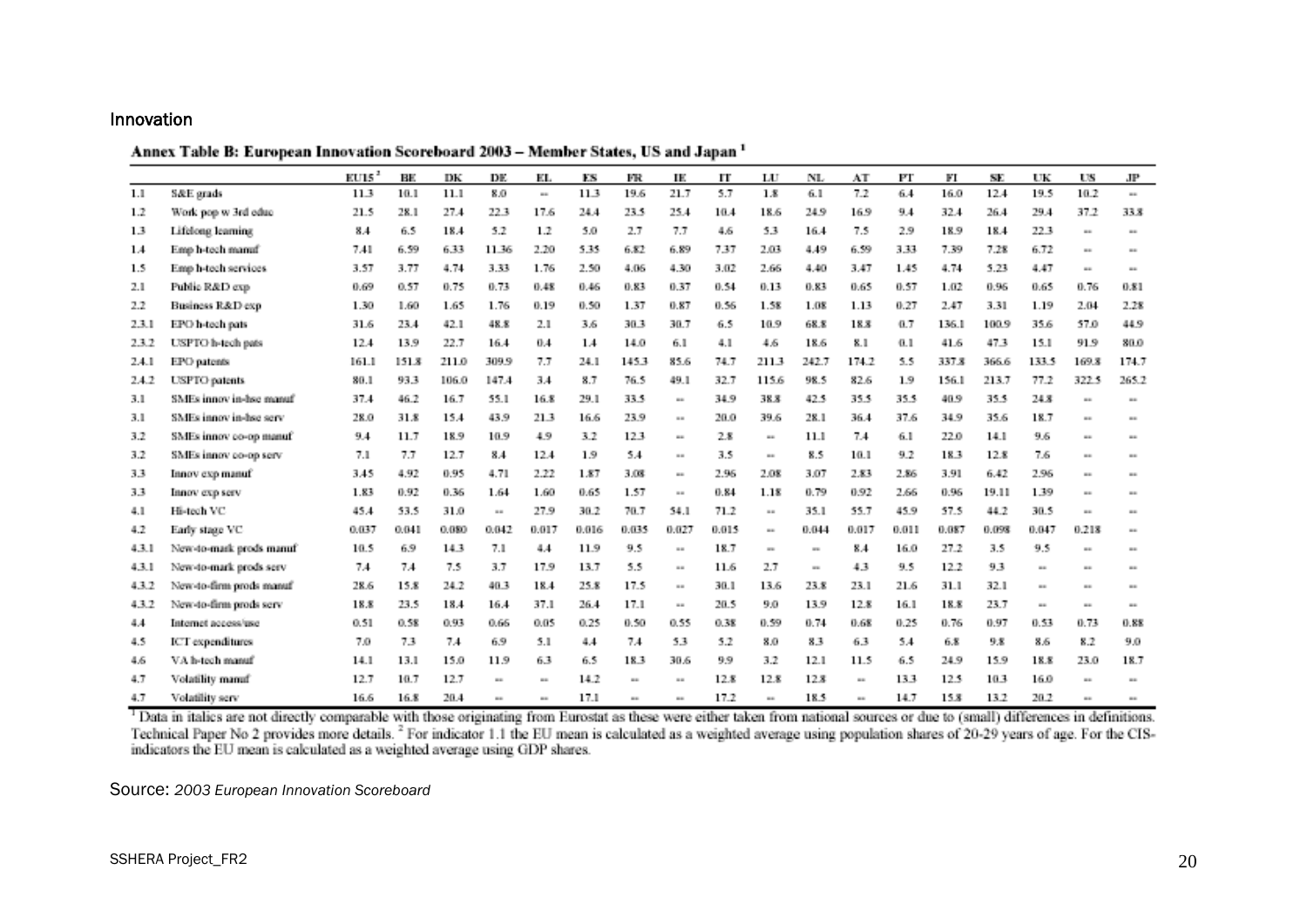

Flash EB 144 - September 2003 - Fig.2B

Source: European Commission, *Innobarometer 2003*.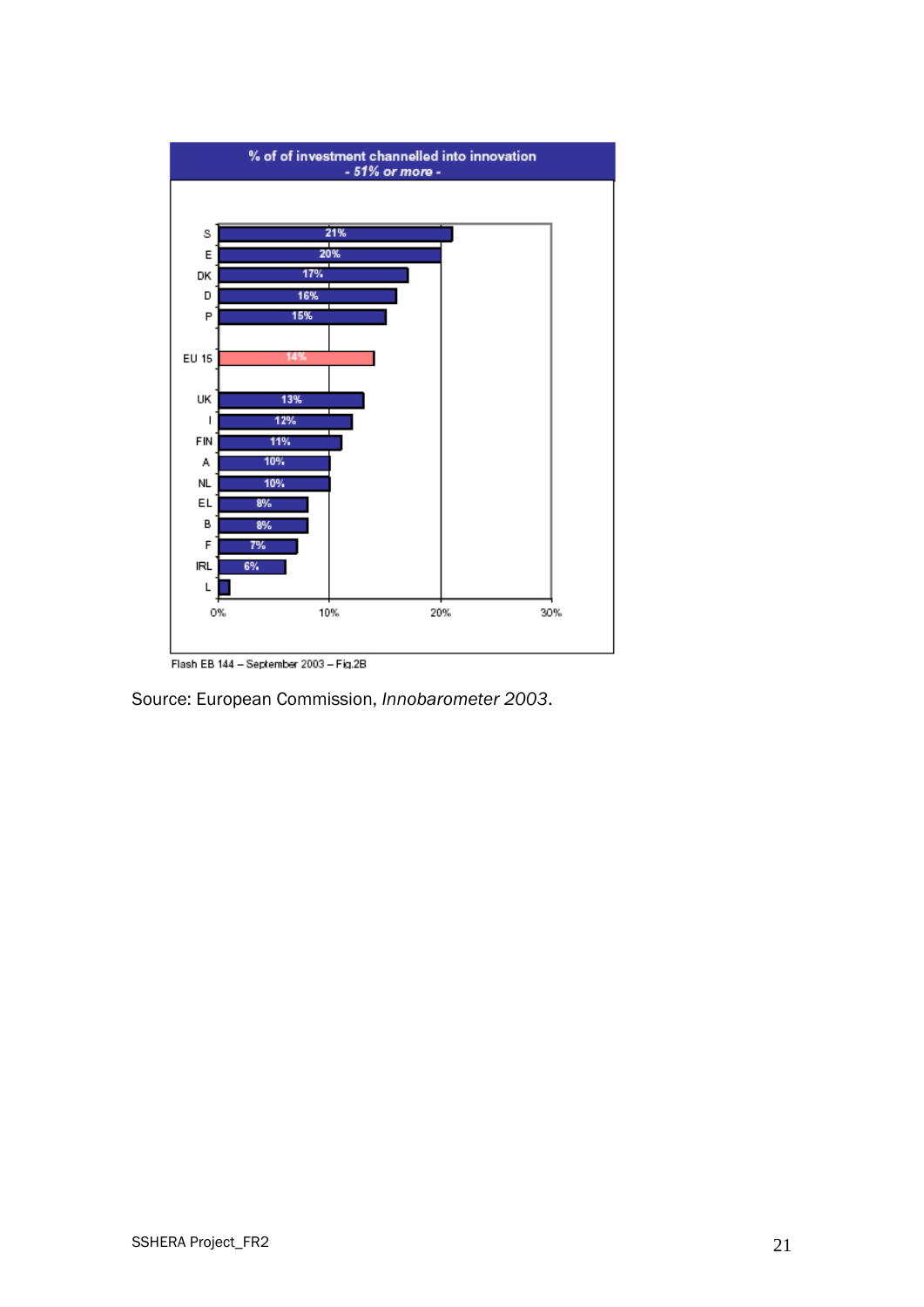Figure 5. Overall country trend by SII-2



Source: *2003 European Innovation Scoreboard: Technical Paper No 2: Analysis of national performances*

## R&D based innovation compared to innovation diffusion



Source: *2003 European Innovation Scoreboard*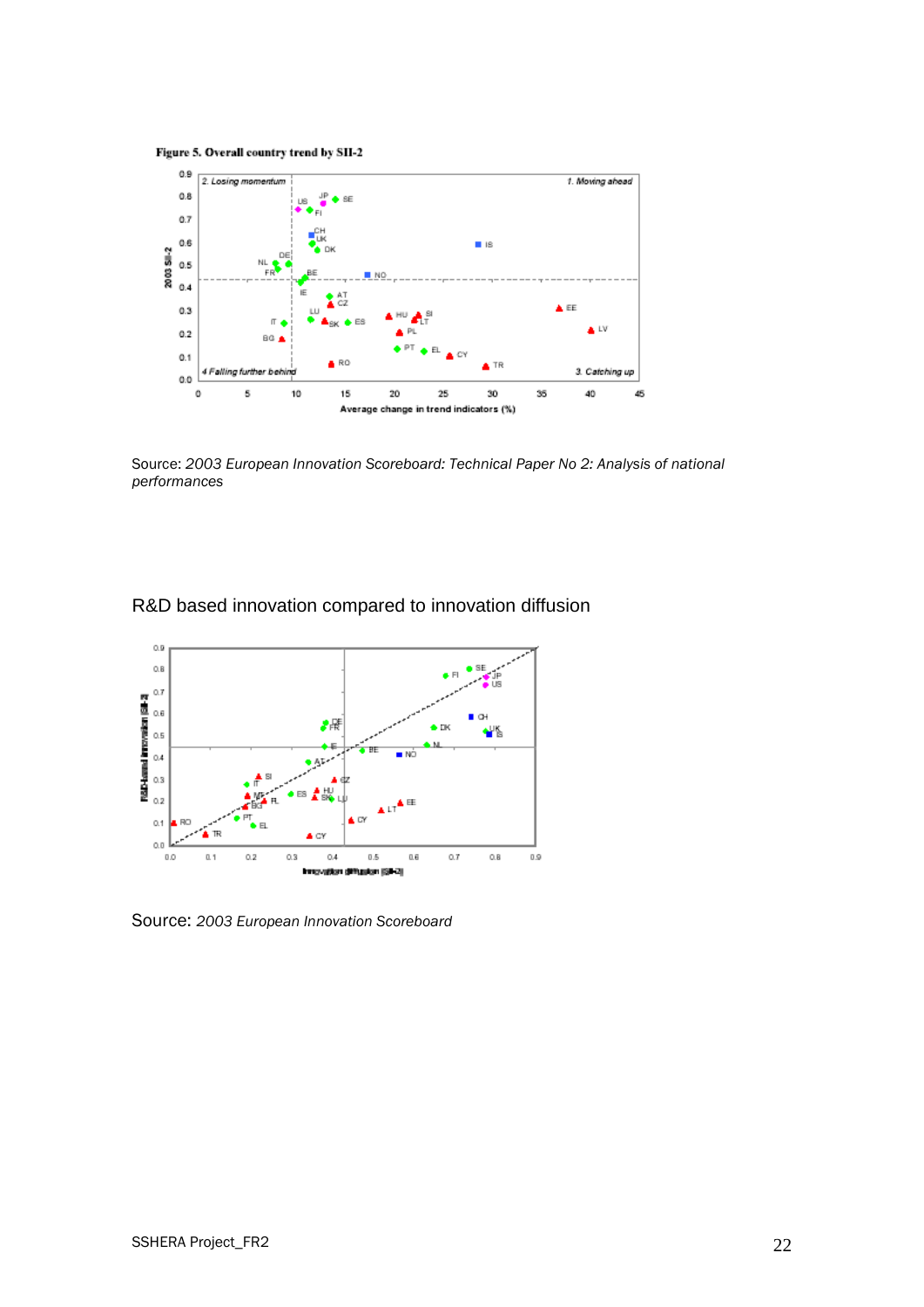## Patents EPO

|                          | 1991    | 1992         | 1993                  | 1994    | 1995    | 1996                  | 1997    | 1998                  | 1999                   | 2000                  | 2001                  | 2002                  |
|--------------------------|---------|--------------|-----------------------|---------|---------|-----------------------|---------|-----------------------|------------------------|-----------------------|-----------------------|-----------------------|
| EU (25 countries)        |         |              | 69.81                 | 72.09   |         | 81.44                 | 96.34   | 109.18                | 118.33                 | 133.61                | 141.96 <sup>(s)</sup> | 133.59 (ps)           |
| EU (15 countries)        | 79.76   | 83.72        | 83.44                 | 86.13   | 92.09   | 97.13                 | 114.85  | 130.02                | 140.95                 | 158.72                | $168.33^{(s)}$        | 158.46 (ps)           |
| Euro-zone (12 countries) | 78.54   | 83.67        | 82.68                 | 85.11   | 91.03   | 95.90                 | 114.72  | 130.34                | 141.41                 | 158.03                | $166.95^{(s)}$        | 158.83 (ps)           |
| Belgium                  | 61.30   | 74.51        | 88.07                 | 90.05   | 93.96   | 94.24                 | 112.46  | 140.03                | 145.07                 | 157.69                | 160.92                | 148.08(p)             |
| Czech Republic           | 0.10    | 0.48         | 3.58                  | 3.19    | 4.26    | 4.65                  | 7.27    | 9.70                  | 9.81                   | 13.51                 | 11.39                 | 10.88 (ep)            |
| Denmark                  | 89.99   | 91.35        | 103.55                | 113.63  | 119.95  | 130.08                | 144.24  | 139.71                | 168.46                 | 199.30                | 225.74                | 214.82 (p)            |
| Germanv                  | 144.81  | 154.74       | 152.89                | 156.54  | 169.65  | 177.93                | 220.95  | 247.59                | 273.48                 | 305.14                | 320.36                | 300.95 (p)            |
| Estonia                  |         | 1.29         | 1.99                  | 2.04    | 1.37    | 4.22                  | 6.42    | 5.02                  | 5.79                   | $11.65^{(p)}$         | $12.41^{(p)}$         | 8.86 (ps)             |
| Greece                   | 3.30    | 4.25         | 4.33                  | 3.36    | 4.09    | 4.56                  | 5.28    | 7.09                  | 8.12                   | 6.06                  | 8.27                  | $8.11$ (ip)           |
| Spain                    | 8.55    | 9.13         | 9.63                  | 11.80   | 12.14   | 13.01                 | 16.71   | 21.03                 | $23.31^{(e)}$          | 24.89 <sup>(e)</sup>  | 28.75                 | 25.46 (p)             |
| France                   | 92.39   | 95.68        | 89.93                 | 91.37   | 96.70   | 99.64                 | 110.41  | 125.65                | 131.03                 | 144.39                | 150.18 <sup>(e)</sup> | 147.24 (ep)           |
| Ireland                  | 19.50   | 24.75        | 31.09                 | 25.77   | 36.87   | 39.34                 | 43.66   | 55.21                 | 69.87 (e)              | 95.40 (ep)            | 92.93 (ep)            | 89.85 (p)             |
| Italy                    | 40.10   | 46.26        | 42.98                 | 44.44   | 46.01   | 50.66                 | 56.83   | 64.40                 | 68.06                  | 76.82                 | 80.60 (e)             | 74.73 (ip)            |
| Cyprus                   | 8.52    | 9.88         | 6.46                  | 4.72    | 6.18    | 3.05                  | 3.00    | 13.33                 | 13.18                  | 10.12                 | 20.04                 | 9.91(p)               |
| Latvia                   |         | 0.37         | 1.91                  | 0.78    | 0.40    | 3.19                  | 3.63    | 4.47                  | 4.91                   | 3.78                  | 7.58                  | 5.95(p)               |
| Lithuania                |         |              | 0.26                  | 0.27    | 0.80    | 1.62                  | 2.15    | 1.08                  | 0.55                   | 1.35                  | $2.58^{(bp)}$         | 2.59(p)               |
| Luxembourg               | 104.40  | 90.02        | 61.16                 | 103.42  | 72.26   | 100.78                | 138.61  | 143.47                | 200.51 <sup>(e)</sup>  | 198.74 <sup>(e)</sup> | 216.59 (be)           | 201.33 (ep)           |
| Hungary                  | 9.25    | 8.57         | 10.71                 | 8.88    | 9.31    | 10.83                 | 11.16   | 13.33                 | 13.44                  | 18.27                 | 20.86                 | 18.27 (p)             |
| Malta                    |         | 13.96        | 10.96                 | 8.19    |         | 5.39                  | 5.35    | 7.91                  | 10.57                  | 18.39                 | 12.75 (e)             | 17.69 (ep)            |
| Netherlands              | 108.22  | 108.86       | 109.74                | 112.86  | 117.31  | 136.11                | 164.96  | 178.27                | 197.33                 | 228.78                | 255.43                | 278.86 (p)            |
| Austria                  | 90.98   | 92.06        | 88.49                 | 94.16   | 100.40  | 98.48                 | 111.27  | 142.30                | 140.33                 | 158.43                | 180.31                | 174.84 (p)            |
| Poland                   | 1.15    | 0.94         | 0.94                  | 1.12    | 2.18    | 0.83                  | 1.47    | 1.98                  | 1.47                   | 3.05                  | 3.20                  | 2.72(p)               |
| Portugal                 | 0.89    | 1.30         | 1.57                  | 2.22    | 1.59    | 1.51                  | 2.65    | 2.38                  | 4.65                   | 4.01                  | $6.53$ <sup>(e)</sup> | 4.26(p)               |
| Slovenia                 | 1.50    | 2.00         | 9.02                  | 20.07   | 17.60   | 20.84                 | 20.10   | 17.13                 | 25.73                  | 25.14                 | 43.68                 | 32.75 (p)             |
| Slovakia                 |         |              | 1.69                  | 1.49    | 2.42    | 5.02                  | 3.71    | 5.94                  | 4.26                   | 6.84                  | 7.05                  | $4.27^{(bp)}$         |
| Finland                  | 117.03  | 108.68       | 144.16                | 155.34  | 175.10  | 174.11                | 214.41  | 260.18                | 294.18                 | 343.69                | 377.43                | 310.92(p)             |
| Sweden                   | 140.85  | 143.29       | 152.39                | 165.84  | 199.70  | 218.02                | 264.43  | 306.96                | 308.49                 | 361.50                | 382.98                | 311.51(p)             |
| United Kingdom           | 75.94   | 74.40        | 75.21                 | 76.95   | 78.79   | 82.27                 | 90.41   | 100.99                | 111.19                 | 128.43                | 138.35 <sup>(e)</sup> | 128.70 (ip)           |
| Bulgaria                 | 0.81    | 0.70         | 1.65                  | 1.41    | 1.54    | 2.26                  | 2.03    | 3.14                  | 3.04                   | 4.15                  | 2.64                  | 3.67(p)               |
| Romania                  | 0.13    | 0.35         | 0.35                  | 0.26    | 0.79    | 0.75                  | 0.40    | 1.33                  | 0.98                   | 1.11                  | 1.20                  | $0.85$ (ip)           |
| Turkey                   | 0.12(i) | $0.10^{(i)}$ | $0.08$ <sup>(i)</sup> | 0.20(i) | 0.13(i) | $0.29$ <sup>(i)</sup> | 0.63(i) | $0.65$ <sup>(i)</sup> | $1.12^{(i)}$           | $1.21^{(i)}$          | 1.34(i)               | $1.00($ ip)           |
| Iceland                  | 27.48   | 42.04        | 19.06                 | 26.41   | 31.88   | 30.08                 | 62.84   | 84.77                 | 109.61                 | 114.03                | 117.94                | 121.75 <sup>(p)</sup> |
| Liechtenstein            | 1170.78 | 1256.38      | 701.08                | 924.78  | 817.53  | 971.12                | 1539.67 | 1306.51               | 1514.60                | 1063.04               | 900.71 <sup>(e)</sup> | 1142.13(p)            |
| Norway                   | 51.75   | 64.67        | 67.60                 | 59.44   | 70.25   | 87.05                 | 104.71  | 118.11                | 121.46                 | 136.21                | 156.14                | 131.33(p)             |
| Switzerland              | 286.74  | 286.32       | 307.94                | 295.77  | 313.96  | 336.84                | 396.82  | 437.69                | 445.91                 | 488.13                | 512.12                | 460.05(p)             |
| Canada                   | 26.58   | 30.15        | 29.52                 | 34.24   | 36.50   | 40.17                 | 47.71   | 58.02                 | $64.23$ <sup>(i)</sup> | 78.56 <sup>(i)</sup>  | 85.69 <sup>(i)</sup>  | 82.71 (ip)            |
| Japan                    | 105.98  | 96.60        | 89.01                 | 89.71   | 88.27   | 100.72                | 115.06  | 122.91                | 131.66                 | 159.54 <sup>(i)</sup> | 186.89(i)             | 166.66 (ip)           |
| <b>United States</b>     | 81.51   | 86.25        | 87.85                 | 91.13   | 96.47   | 106.49                | 117.17  | 130.19                | 141.93                 | 162.26(i)             | 177.28 <sup>(i)</sup> | 154.51 (ip)           |

Source: Eurostat, *Structural Indicators – Research and Innovation*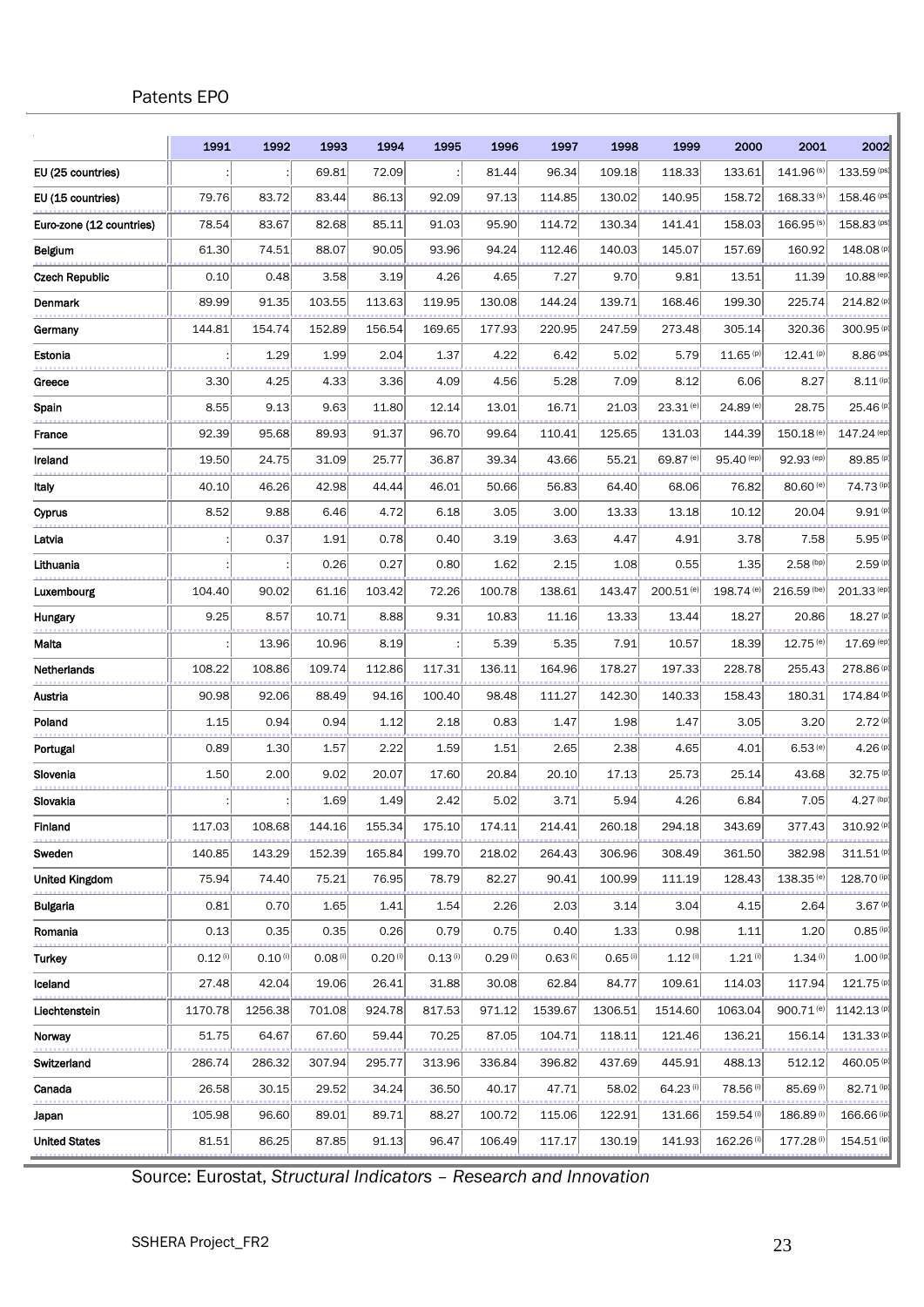### **Competitiveness**

*Growth of real output and productivity, EU and US (Average annual increase in percent, 2001-2002)*



Source: WIFO calculations using data from the Groningen Growth and Development Centre.

#### In *European Competitiveness Report 2003*

|                    | $\tau_{\rm in}$ | $\sim$            | ٠                            |                          | $\sigma$  |           |  |  |  |  |  |
|--------------------|-----------------|-------------------|------------------------------|--------------------------|-----------|-----------|--|--|--|--|--|
|                    | Growth of       |                   |                              |                          |           |           |  |  |  |  |  |
|                    | real GDP        | GDP<br>per capita | productivity  <br>per worker | productivity<br>per hour |           | real GDP  |  |  |  |  |  |
|                    |                 | 2001/2002         |                              |                          | 1991/1995 | 1996/2000 |  |  |  |  |  |
| Belgium            | 0.85            | 0.68              | 0.36                         | 0.43                     | 1.60      | 2.81      |  |  |  |  |  |
| Denmark            | 1.07            | 0.76              | 0.86                         | 1.60                     | 1.97      | 2.66      |  |  |  |  |  |
| Germany            | 0.43            | 0.38              | 0.67                         | 1.18                     | 2.05      | 1.79      |  |  |  |  |  |
| Greece             | 3.82            | 3.61              | 4.10                         | 4.10                     | 1.25      | 3.42      |  |  |  |  |  |
| Spain              | 2.28            | 2.10              | $-0.51$                      | $-0.56$                  | 1.51      | 3.80      |  |  |  |  |  |
| France             | 1.42            | 0.96              | 0.53                         | 2.41                     | 1.06      | 2.68      |  |  |  |  |  |
| Ireland            | 4.72            | 3.55              | 2.79                         | 3.28                     | 4.70      | 9.89      |  |  |  |  |  |
| Italy              | 1.04            | 0.85              | $-0.62$                      | $-0.12$                  | 1.27      | 1.87      |  |  |  |  |  |
| Luxembourg         | 0.99            | 0.33              | $-2.02$                      | $-1.96$                  | 3.93      | 6.76      |  |  |  |  |  |
| <b>Netherlands</b> | 0.61            | 0.06              | $-0.42$                      | 0.87                     | 2.13      | 3.68      |  |  |  |  |  |
| Austria            | 0.87            | 0.63              | 0.85                         | 0.85                     | 2.05      | 2.57      |  |  |  |  |  |
| Portugal           | 1.03            | 0.84              | $-0.08$                      | $-0.08$                  | 1.70      | 3.81      |  |  |  |  |  |
| Finland            | 1.16            | 1.00              | 0.45                         | 1.25                     | $-0.67$   | 5.05      |  |  |  |  |  |
| Sweden             | 1.45            | 1.43              | 0.49                         | 1.18                     | 0.59      | 2.96      |  |  |  |  |  |
| UК                 | 1.85            | 1.52              | 1.07                         | 0.98                     | 1.76      | 2.83      |  |  |  |  |  |
| ЕU                 | 1.29            | 1.03              | 0.40                         | 0.38                     | 1.59      | 2.66      |  |  |  |  |  |
| US                 | 1.27            | 0.33              | 1.58                         | 1.59                     | 2.39      | 4.04      |  |  |  |  |  |

Note: GGDC does not include Luxembourg so OECD data are used for this country.

Source: WIFO calculations using data from Groningen Growth and Development Centre.

In *European Competitiveness Report 2003*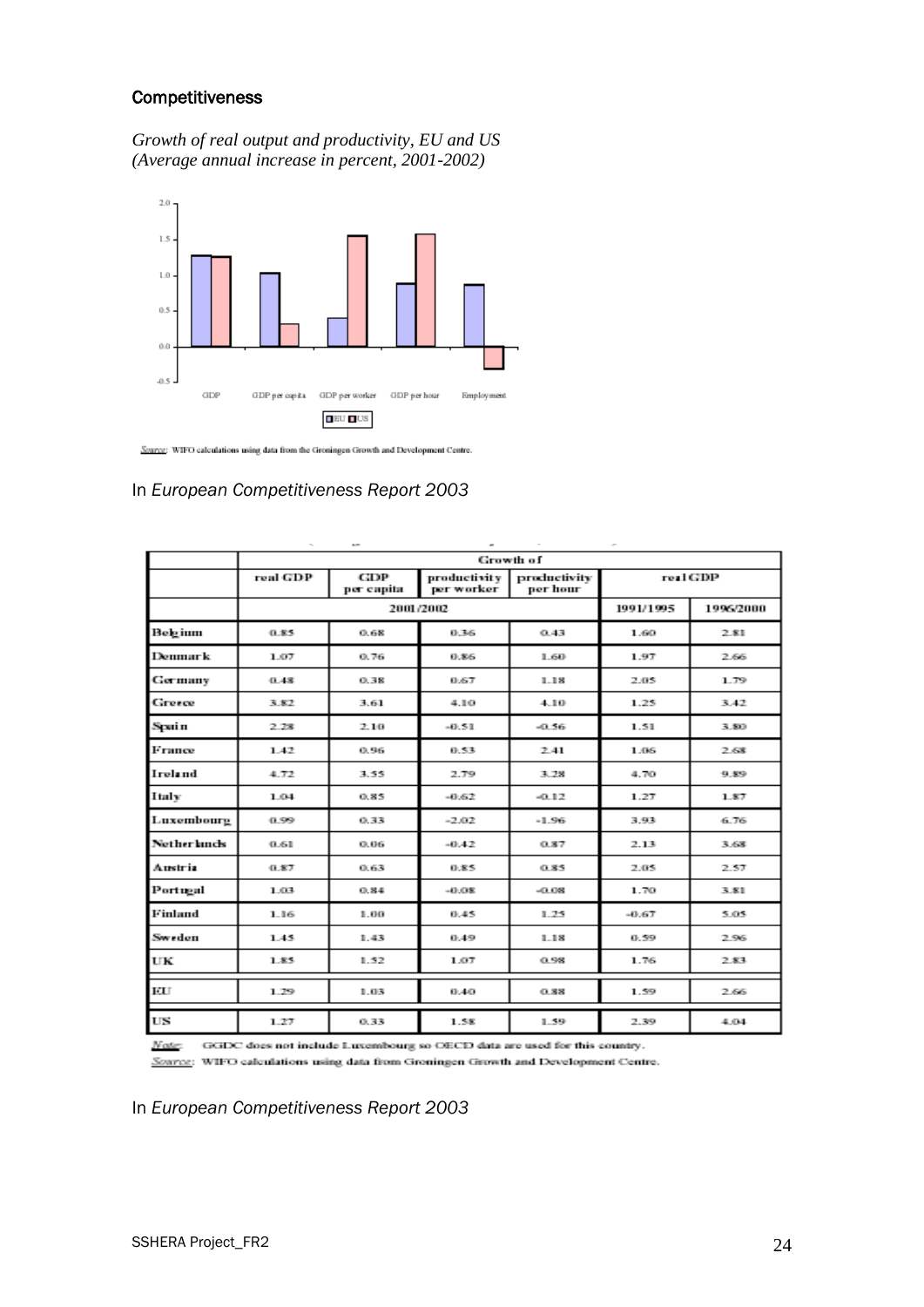# <span id="page-25-0"></span>5. Academic References

#### Knowledge-based economy

Barritt, Chuck, F. Lee Alderman (2004), *Creating a Reusable Learning Objects Strategy:*  Leveraging Information and Learning in a Knowledge Economy, John Wiley & Sons.

Drahos Peter, John Braithwaite (2003), Information Feudalism: Who Owns the Knowledge Economy?, New York: The New Press.

Mokyr, Joel (2002), *The Gifts of Athena: Historical Origins of the Knowledge Economy*, Princeton: Princeton University Press.

Rodrigues, Maria João (coord.) with the collaboration of Robert Boyer, Manuel Castells, Gøsta Esping-Andersen, Robert Lindley, Bengt-Åke Lundvall, Luc Soete, Mario Telò and Mark Tomlinson (2002), *The New Knowledge Economy in Europe – A Strategy for International Competitiveness and Social Cohesion*,. Cheltenham: Edward Elgar.

Rooney, David, Thomas Mandeville, Gregory Hearn, Richard Joseph, Wayne Parsons (Ed.), (2003), *Public Policy and the Knowledge Economy: Foundations and Frameworks (New Horizons in Public Policy Series)*, Cheltenham: Edward Elgar.

Schienstock, Gerd (2004), *Embracing the Knowledge Economy*, Cheltenham: Edward Elgar Publishing.

#### Information Society

Benchimol, Guy (2001), *e-organisation mode d"emploi*, Paris : Editions d"Organisation.

Cairncross, Frances (1998), *The death of distance – How the communications revolution will change our lives,* London: Orion Business.

Castells, Manuel (1999, 9th ed., 1996, 1st ed.), *The information age: economy, society and culture – Volume I The rise of the network society*, Oxford: Blackwell Publishers.

Castells, Manuel (2001), *The Internet Galaxy*, Oxford: Oxford University Press.

Garrone, Paola and Sergio Mariotti (2001*), L"economia digitale*, Bologna: Il Mulino.

Lévy, Pierre (1997), *Cyberculture*, Paris : Editions Odile Jacob/Editions du Conseil de l"Europe.

Mandelli, Andreina (2000), *Il Mondo in Rette – Economia di Network e Nuovi Media*, Milano : E.G.E.A..

Means, Grady and David Schneider (2000), *Meta-Capitalism – The e-business revolution and the design of 21st Century Companies and Markets*, New York: John Wiley & Sons, Inc..

Milner, Eileen M. (2002), *Delivering the Vision: Public Services for the Information Society and the Knowledge Economy*, London: Routledge.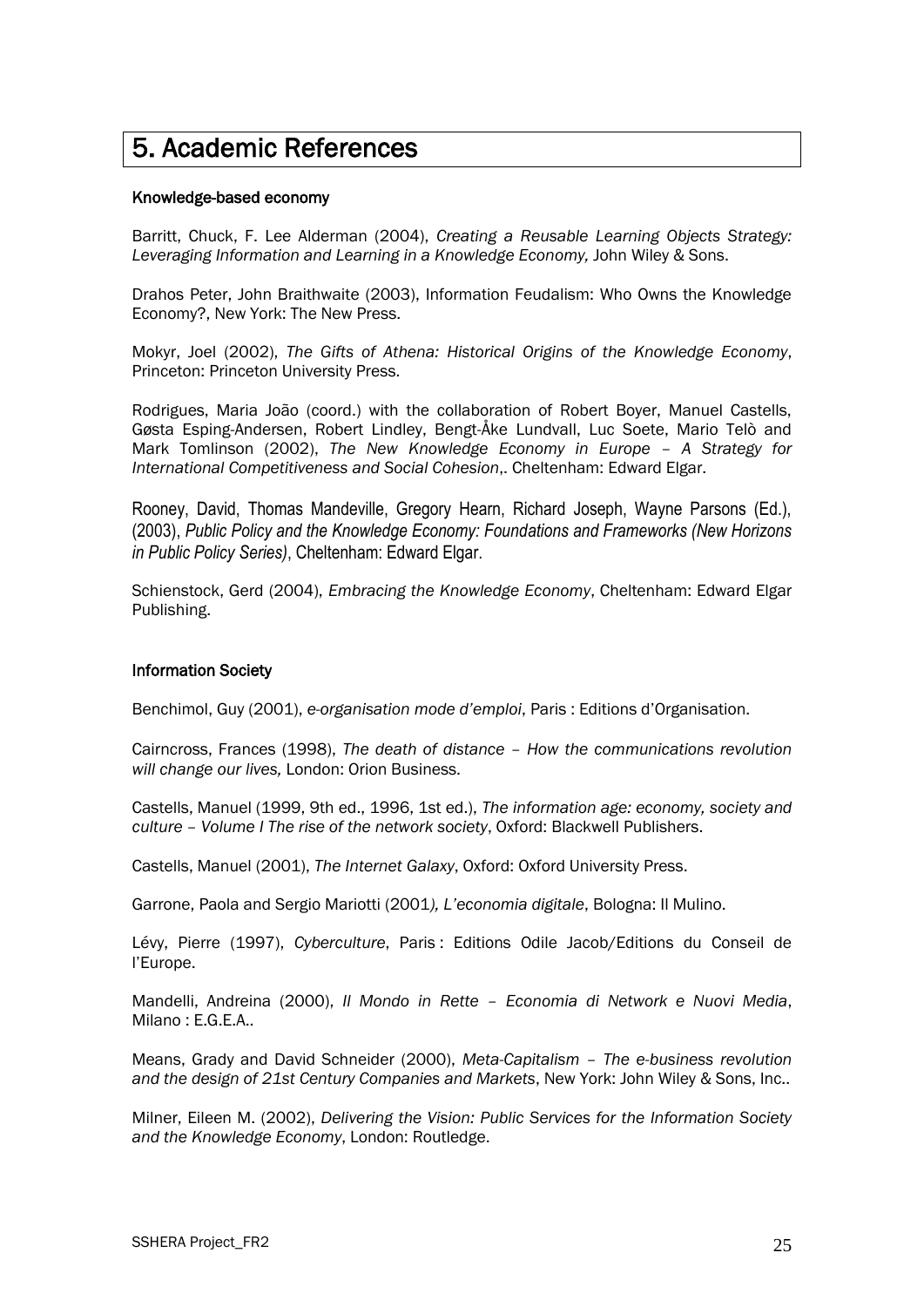Minc, Alain (2000), *[www.capitalisme.fr](http://www.capitalisme.fr/)*, Paris : Grasset.

Negroponte, Nicholas (1996), *Being digital*, New York : Vintage Books.

Tapscott, Don (1995), *The digital economy: promise and peril in the age of networked intelligence*, New York: McGraw-Hill.

Tapscott, Don (1998), *Growing up digital – The rise of the Net Generation*, New York: McGraw-Hill.

#### Innovation and Competitiveness

Amable, Bruno, Rémi Barré and Robert Boyer (1997), *Les Systèmes d"Innovation à l"Ere de la Globalisation*, Paris : Economica.

Archibugi, Daniele and Bengt-Åke Lundvall (eds) (2001), *The Globalizing Learning Economy*, Oxford: Oxford University Press.

Andersen, Brigitte (2001), *Technological Change And The Evolution Of Corporate Innovation - The Structure of Patenting 1890–1990*, Cheltenham: Edward Elgar.

Andersen, Brigitte, Jeremy Howells, Richard Hull, Ian Miles, Joanne Roberts (Eds) (2001), *Knowledge and Innovation in the New Service Economy*, Cheltenham: Edward Elgar.

Borrás, Susana (2003), *The Innovation Policy Of The European Union From Government to Governance,* Cheltenham : Edward Elgar.

Buigues, Pierre, Alexis Jacquemin and Jean-François Marchipont (eds) (2000), *Competitiveness and the Value of Intangible Assets*, Cheltenham : Edward Elgar.

Christensen, Clayton M., Ian C. MacMillan, Stefan Thomke, Michael Overdorf, Rita McGrath (2001), *Harvard Business Review on Innovation*, Harvard: Harvard Business School Publishing.

Clarke, Thomas and Stewart Clegg (1998), *Changing Paradigms – The Transformation of Management Knowledge for the 21st Century*, London: HarperCollinsPublishers.

Drucker, Peter F. (1999), *Management Challenges for the 21st Century*, New York: HarperCollinsPublishers.

Fagerberg, Jan (ed.) (1999), *The Economic Challenge For Europe - Adapting to Innovation Based Growth*, Cheltenham : Edward Elgar.

Freeman, Christopher, John Clark and Luc Soete (1982), *Unemployment and Technical Innovation*, London: Frances Pinter.

Geuna, Aldo (1999), The Economics of Knowledge Production Funding and the Structure of University Research, Cheltenham: Edward Elgar.

Hitt, Michael, R. Duane Ireland, Robert E. Hoskisson (2004), *Strategic Management: Competitiveness and Globalization Concepts*, South-Western

Lundvall, Bengt-Åke (ed.) (1992), *National Systems of Innovation – Towards a Theory of Innovation and Interactive Learning*, London : Pinter.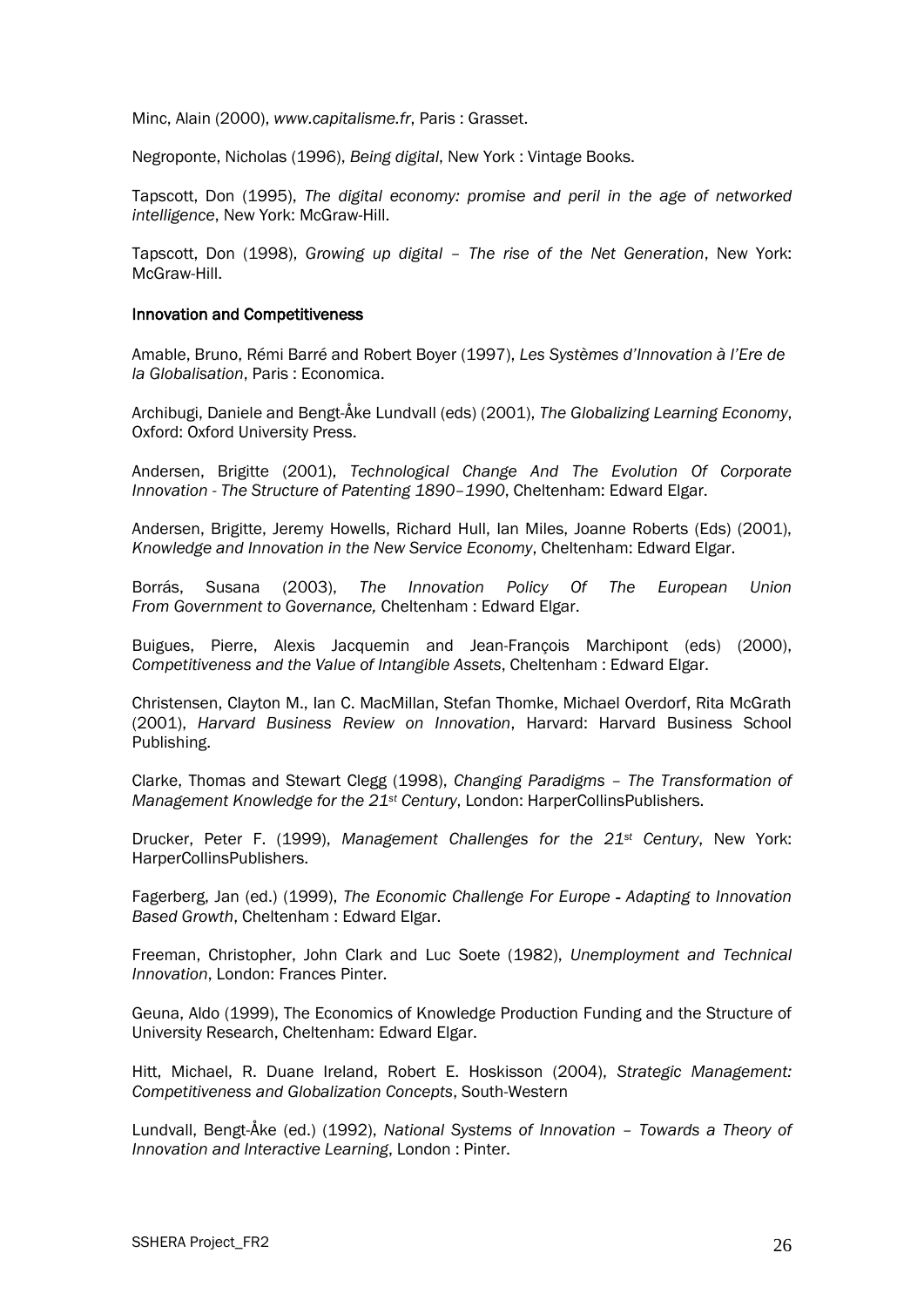Magretta, Joan (ed.) (1999), *Managing in the New Economy*, Harvard: Harvard Business Review.

Miozzo, Marcela and Paul Dewick (2004), *Innovation In Construction A European Analysis*, Cheltenham: Edward Elgar.

Nelson, Richard R. (ed.) (1993), *National Innovation Systems – A Comparative Analysis*, Oxford : Oxford University Press.

OECD (1999), *Managing National Innovation Systems*, Paris: OECD.

OECD (2000), *A New Economy? The Changing Role of Innovation and Information Technology in Growth*, Paris: OECD.

OECD (2001), *Innovative Clusters: Drivers of National Innovation Systems*, Paris: OECD.

OECD (2001), *Innovative Networks Co-operation in National Innovation Systems*, Paris: OECD*.*

OECD (2001), *Innovative People Mobility of Skilled Personnel in National Innovation Systems*, Paris: OECD.

OECD (2001): 'The New Economy: Beyond the Hype', Final Report on the OECD Growth Project, OECD, Paris.

OECD (2002), *Dynamising National Innovation Systems*, Paris: OECD.

OECD (2002), *Benchmarking Industry-Science Relationships*, Paris: OECD*.*

OECD (2003), *Communications Outlook 2003 Edition*, Paris: OECD*.*

Rifkin, Jeremy (2000), *The age of access – how the shift from ownership to access is transforming capitalism,* London: Penguin Books.

Sala-I-Martin, Xavier, Augusto Lopez-Carlos (Ed.), Klaus Schwab (Ed.), Michael Porter (Ed.) (2003), *Global Competitiveness Report (2003-2004)*, Oxford: Oxford University Press.

Silveberg, Gerald and Luc Soete (eds) (1994), *The Economics of Growth and Technical Change – Technologies, Nations, Agents,* Aldershot: Edward Elgar.

Storey, John (2004), The Management Of Innovation, Cheltenham : Edward Elgar.

Tidd, Joe, John Bessant and Keith Pavitt (2001), Managing Innovation, New York: Wiley.